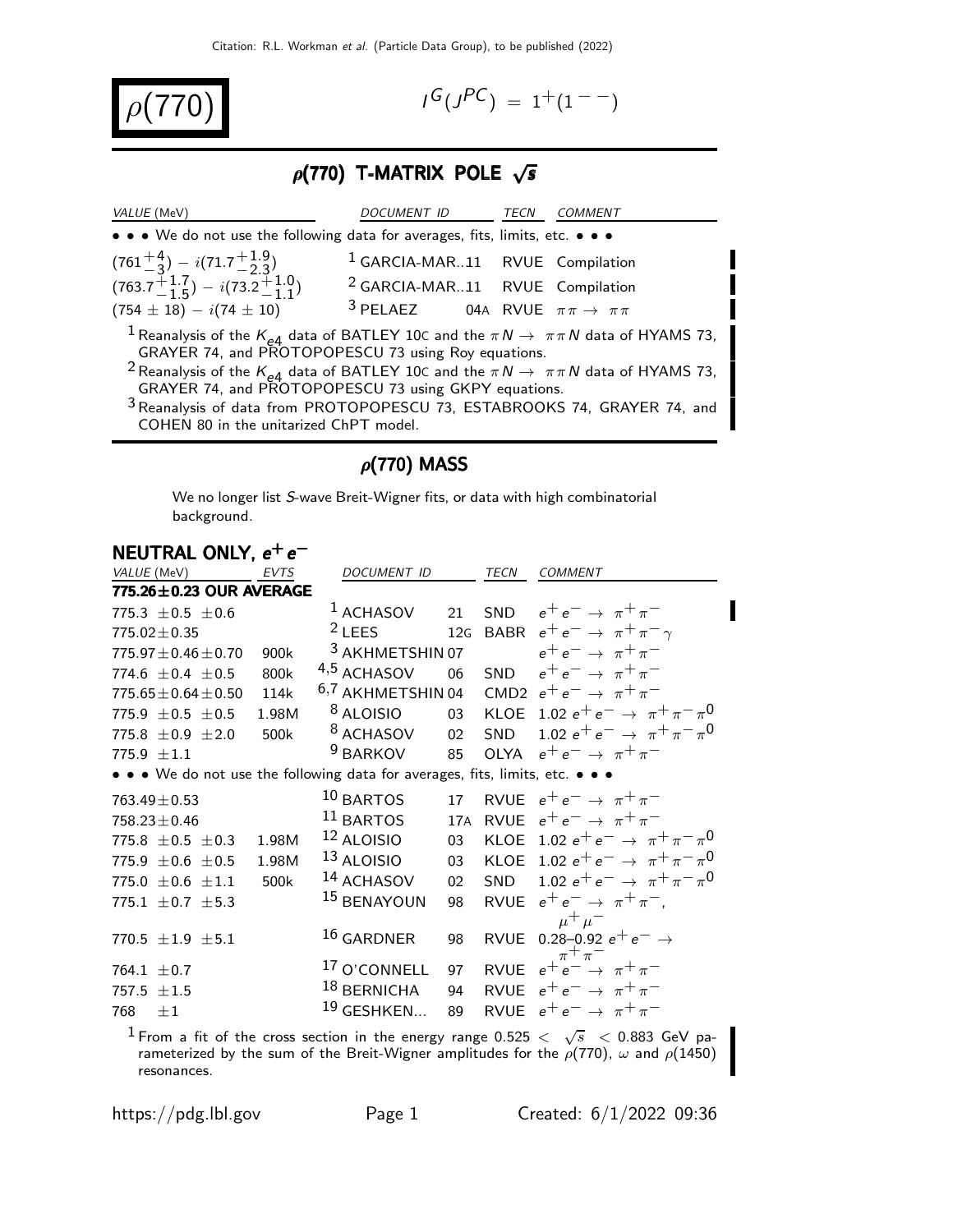- <sup>2</sup> Using the GOUNARIS 68 parametrization with the complex phase of the  $\rho-\omega$  interference and leaving the masses and widths of the  $\rho$ (1450),  $\rho$ (1700), and  $\rho$ (2150) resonances as free parameters of the fit.
- 3 A combined fit of AKHMETSHIN 07, AULCHENKO 06, and AULCHENKO 05.
- 4 Supersedes ACHASOV 05A.
- $^5$ A fit of the SND data from 400 to 1000 MeV using parameters of the  $\rho(1450)$  and  $\rho(1700)$  from a fit of the data of BARKOV 85, BISELLO 89 and ANDERSON 00A.
- $6 \overline{\text{Using the GOUNARIS 68 parameterization with the complex phase of the } \rho \text{-} \omega \text{ interference.}$
- 7 Update of AKHMETSHIN 02.
- <sup>8</sup> Assuming  $m_{\rho^+} = m_{\rho^-}$ , Γ<sub>ρ</sub>+ = Γ<sub>ρ</sub>-.

<sup>9</sup> From the GOUNARIS 68 parametrization of the pion form factor.

- $^{10}$  Applies the Unitary & Analytic Model of the pion electromagnetic form factor of DUB-NICKA 10 to analyze the data of LEES 12G and ABLIKIM 16C.
- $^{11}$  Applies the Unitary & Analytic Model of the pion electromagnetic form factor of DUB-NICKA 10 to analyze the data of ACHASOV 06, AKHMETSHIN 07, AUBERT 09AS,

and AMBROSINO 11A.<br>12 Assuming  $m_{\rho^+} = m_{\rho^-} = m_{\rho^0}$ ,  $\Gamma_{\rho^+} = \Gamma_{\rho^-} = \Gamma_{\rho^0}$ .

- 13 Without limitations on masses and widths.
- 14 Assuming  $m_{\rho^0} = m_{\rho^\pm}$ ,  $g_{\rho^0 \pi \pi} = g_{\rho^\pm \pi \pi}$ .
- 15 Using the data of BARKOV 85 in the hidden local symmetry model.
- <sup>16</sup> From the fit to  $e^+e^-$  →  $\pi^+\pi^-$  data from the compilations of HEYN 81 and BARKOV 85, including the GOUNARIS 68 parametrization of the pion form factor.
- 17 A fit of BARKOV 85 data assuming the direct  $\omega \pi \pi$  coupling.
- $18$  Applying the S-matrix formalism to the BARKOV 85 data.

19 Includes BARKOV 85 data. Model-dependent width definition.

## CHARGED ONLY,  $\tau$  DECAYS and  $e^+e^-$

| VALUE (MeV)                                                                   | EVTS | DOCUMENT ID                 |                 | TECN        | CHG    | <b>COMMENT</b>                                                                 |
|-------------------------------------------------------------------------------|------|-----------------------------|-----------------|-------------|--------|--------------------------------------------------------------------------------|
| 775.11±0.34 OUR AVERAGE                                                       |      |                             |                 |             |        |                                                                                |
| 774.6 $\pm$ 0.2 $\pm$ 0.5 5.4M                                                |      | $1,2$ FUJIKAWA              | 08              | <b>BELL</b> | $^{+}$ | $\tau^ \rightarrow \pi^- \pi^0 \nu_\tau$                                       |
| 775.5 $\pm$ 0.7                                                               |      | $2,3$ SCHAEL                |                 | 05C ALEP    |        | $\tau^ \rightarrow \pi^- \pi^0 \nu_\tau$                                       |
| 775.5 $\pm$ 0.5 $\pm$ 0.4 1.98M                                               |      | <sup>4</sup> ALOISIO        | 03              | KLOE        |        | 1.02 $e^+e^- \rightarrow$<br>$\frac{1}{\pi} + \frac{1}{\pi} - \frac{1}{\pi}$ 0 |
| 775.1 $\pm 1.1$ $\pm 0.5$ 87k                                                 |      | 5,6 ANDERSON                |                 | 00A CLE2    |        | $\tau^{-} \rightarrow \pi^{-} \pi^{0} \nu_{\tau}$                              |
| • • • We do not use the following data for averages, fits, limits, etc. • • • |      |                             |                 |             |        |                                                                                |
| $761.60 \pm 0.95$                                                             |      | <sup>7</sup> BARTOS         |                 | 17A RVUE    |        | $\tau^ \rightarrow \pi^- \pi^0 \nu_\tau$                                       |
| 774.8 $\pm$ 0.6 $\pm$ 0.4 1.98M                                               |      | <sup>8</sup> ALOISIO        | 03              | $KLOE$ -    |        | 1.02 $e^+e^-$<br>$\pi^+ \pi^- \pi^0$                                           |
| 776.3 $\pm$ 0.6 $\pm$ 0.7 1.98M                                               |      | <sup>8</sup> ALOISIO        | 03              | $KLOE +$    |        | 1.02 $e^+e^-$<br>$\pi^+ \pi^- \pi^0$                                           |
| 773.9 ± 2.0 $^{+0.3}_{-1.0}$                                                  |      | <sup>9</sup> SANZ-CILLERO03 |                 | <b>RVUE</b> |        | $\tau^ \rightarrow \pi^- \pi^0 \nu_\tau$                                       |
| 774.5 $\pm$ 0.7 $\pm$ 1.5                                                     | 500k | <sup>4</sup> ACHASOV        | 02 <sup>°</sup> | <b>SND</b>  | $^{+}$ | 1.02 $e^+e^ \rightarrow$ $\rightarrow \pi^+ \pi^- \pi^0$                       |
| 775.1 $\pm$ 0.5                                                               |      | $10$ PICH                   | 01              | <b>RVUE</b> |        | $\tau^{-} \rightarrow \pi^{-} \pi^{0} \nu_{\tau}$                              |

 $\frac{1}{2}$   $|F_{\pi}(0)|^2$  fixed to 1.

 $2 \text{ F} \pi^{(0)}$  Tixed to 1.<br><sup>2</sup> From the GOUNARIS 68 parametrization of the pion form factor.

 $3$  The error combines statistical and systematic uncertainties. Supersedes BARATE 97M. <sup>4</sup> Assuming  $m_{\rho^+} = m_{\rho^-}$ ,  $\Gamma_{\rho^+} = \Gamma_{\rho^-}$ .

 $5\rho(1700)$  mass and width fixed at 1700 MeV and 235 MeV respectively.

 $6$  From the GOUNARIS 68 parametrization of the pion form factor. The second error is a model error taking into account different parametrizations of the pion form factor.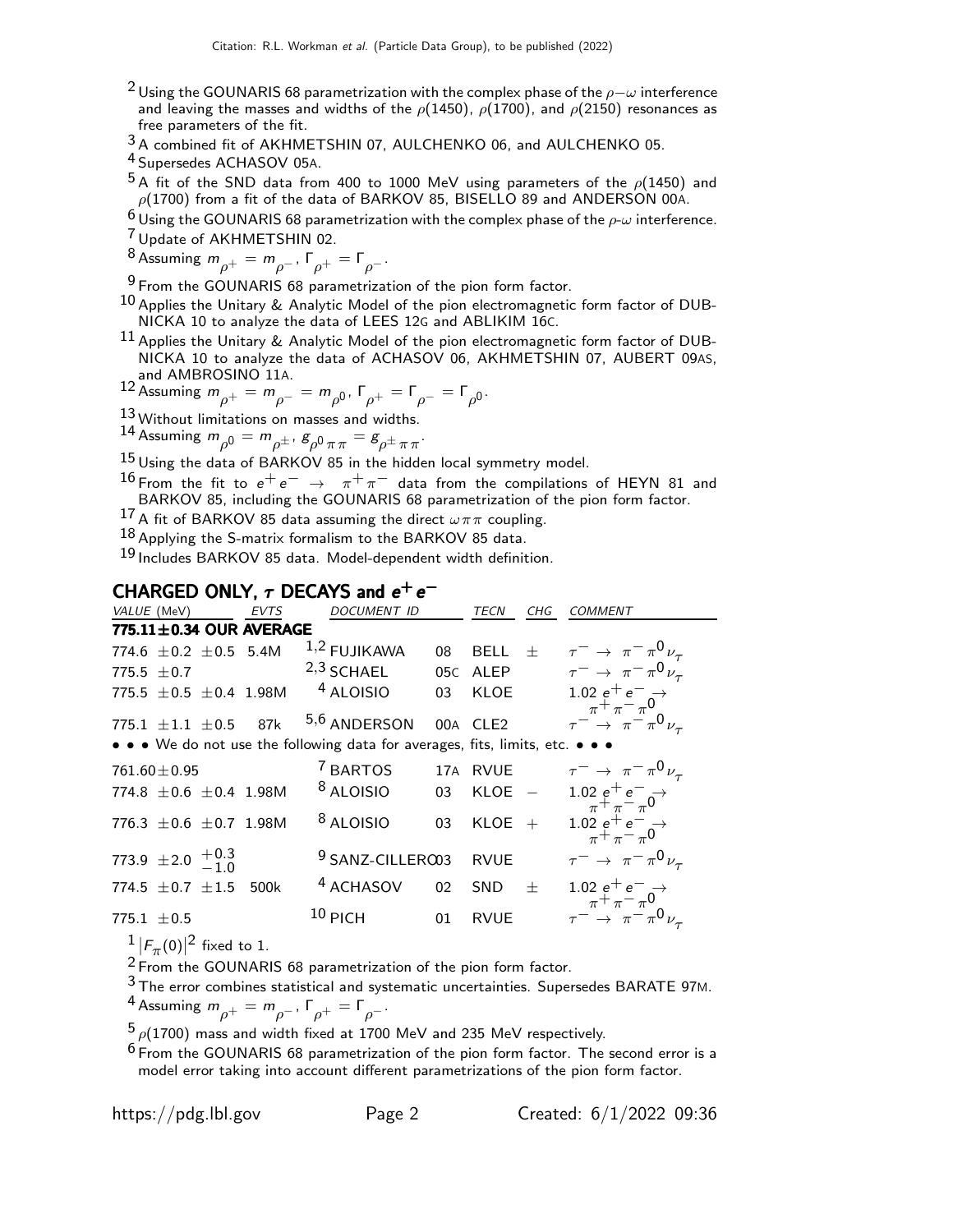- $^7$  Applies the Unitary & Analytic Model of the pion electromagnetic form factor of DUB-NICKA 10 to analyze the data of FUJIKAWA 08.
- $\frac{8}{9}$  Without limitations on masses and widths.
- $9$  Using the data of BARATE 97M and the effective chiral Lagrangian.

 $^{10}$  From a fit of the model-independent parameterization of the pion form factor to the data of BARATE 97M.

#### MIXED CHARGES, OTHER REACTIONS

| <i>VALUE</i> (MeV)                                | EVTS | <i>DOCUMENT ID</i> |  | TECN CHG COMMENT                                                 |
|---------------------------------------------------|------|--------------------|--|------------------------------------------------------------------|
| 763.0 $\pm$ 0.3 $\pm$ 1.2 600k <sup>1</sup> ABELE |      |                    |  | 99E CBAR 0 $\pm$ 0.0 $\overline{p}p \rightarrow \pi^+\pi^-\pi^0$ |

<sup>1</sup> Assuming the equality of  $\rho^+$  and  $\rho^-$  masses and widths.

#### CHARGED ONLY, HADROPRODUCED

| VALUE (MeV)           | <b>EVTS</b> | DOCUMENT ID         |    | TECN        | CHG | <b>COMMENT</b>                            |
|-----------------------|-------------|---------------------|----|-------------|-----|-------------------------------------------|
| 766.5±1.1 OUR AVERAGE |             |                     |    |             |     |                                           |
| $763.7 \pm 3.2$       |             | ABELE               | 97 | <b>CBAR</b> |     | $\overline{p}n \to \pi^- \pi^0 \pi^0$     |
| $768 + 9$             |             | AGUILAR-            | 91 | EHS.        |     | 400 $pp$                                  |
| $767 + 3$             | 2935        | $1$ CAPRARO         | 87 | <b>SPEC</b> |     | 200 $\pi^{-}$ Cu $\to \pi^{-} \pi^{0}$ Cu |
| $761 + 5$             | 967         | $1$ CAPRARO         | 87 | <b>SPFC</b> |     | 200 $\pi^-$ Pb $\to \pi^- \pi^0$ Pb       |
| $771 + 4$             |             | <b>HUSTON</b>       | 86 | <b>SPEC</b> | $+$ | 202 $\pi^{+}$ A $\to \pi^{+} \pi^{0}$ A   |
| $766 + 7$             | 6500        | <sup>2</sup> BYERLY | 73 | $OSPK -$    |     | $5 \pi^- p$                               |
| $766.8 \pm 1.5$       | 9650        | $3$ PISUT           | 68 | $RVUE -$    |     | 1.7–3.2 $\pi^- p$ , $t < 10$              |
| $767 + 6$             | 900         | $1$ EISNER          | 67 | HBC         |     | 4.2 $\pi^-$ p, t <10                      |
|                       |             |                     |    |             |     |                                           |

 $^1$  Mass errors enlarged by us to Г $/\sqrt{N}$ ; see the note with the  $K^*(892)$  mass.

<sup>2</sup> Phase shift analysis. Systematic errors added corresponding to spread of different fits.

 $3$  From fit of 3-parameter relativistic P-wave Breit-Wigner to total mass distribution. Includes BATON 68, MILLER 67B, ALFF-STEINBERGER 66, HAGOPIAN 66, HAGO-PIAN 66B, JACOBS 66B, JAMES 66, WEST 66, BLIEDEN 65 and CARMONY 64.

## NEUTRAL ONLY, PHOTOPRODUCED

| VALUE (MeV)                                                                   | <b>EVTS</b> | <i>DOCUMENT ID</i>                               | TECN | <b>COMMENT</b>                                                  |
|-------------------------------------------------------------------------------|-------------|--------------------------------------------------|------|-----------------------------------------------------------------|
| 769.2± 0.9 OUR AVERAGE                                                        |             |                                                  |      |                                                                 |
| 770.8 $\pm$ 1.3 $^{+2.3}_{-2.4}$                                              | 900k        |                                                  |      | ANDREEV 20 H1 $ep \rightarrow e \pi^+ \pi^- p$                  |
| 771 $\pm$ 2 $\frac{+2}{-1}$ 63.5k                                             |             |                                                  |      | <sup>1</sup> ABRAMOWICZ12 ZEUS $ep \rightarrow e \pi^+ \pi^- p$ |
| $770 \pm 2 \pm 1$ 79k                                                         |             | <sup>2</sup> BREITWEG 98B ZEUS 50-100 $\gamma p$ |      |                                                                 |
| $767.6 \pm 2.7$                                                               |             |                                                  |      | BARTALUCCI 78 CNTR $\gamma p \rightarrow e^+ e^- p$             |
| $775 + 5$                                                                     |             | GLADDING 73 CNTR 2.9-4.7 $\gamma p$              |      |                                                                 |
| $767 + 4$                                                                     | 1930        | BALLAM 72 HBC 2.8 $\gamma p$                     |      |                                                                 |
| $770 + 4$                                                                     | 2430        | BALLAM 72 HBC 4.7 $\gamma p$                     |      |                                                                 |
| 765 $\pm 10$                                                                  |             | ALVENSLEB 70 CNTR $\gamma$ A, t < 0.01           |      |                                                                 |
| $767.7 \pm 1.9$                                                               | 140k        | <b>BIGGS</b>                                     |      | 70 CNTR <4.1 $\gamma$ C $\rightarrow \pi^+\pi^-$ C              |
| 765 $\pm$ 5                                                                   | 4000        | ASBURY 67B CNTR $\gamma$ + Pb                    |      |                                                                 |
| • • • We do not use the following data for averages, fits, limits, etc. • • • |             |                                                  |      |                                                                 |

771  $\pm$  2 79k <sup>3</sup> BREITWEG 98B ZEUS 50-100  $\gamma p$ 

<sup>1</sup> Using the KUHN 90 parametrization of the pion form factor, neglecting  $ρ-ω$  interference.

<sup>2</sup> From the parametrization according to SOEDING 66.

 $3$  From the parametrization according to ROSS 66.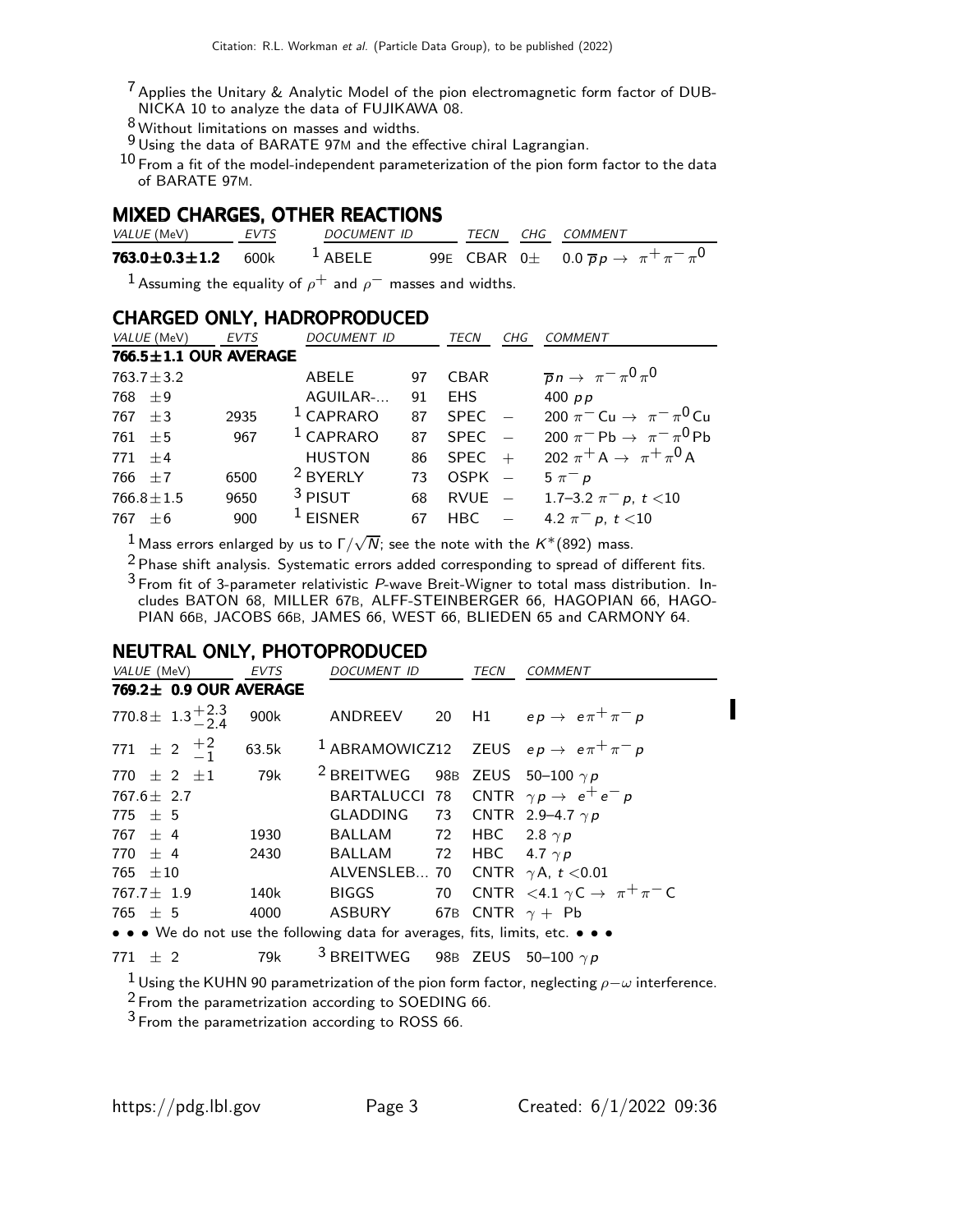## NEUTRAL ONLY, OTHER REACTIONS

|     | VALUE (MeV)                  |                             | EVTS  | <b>DOCUMENT ID</b>                                                                                                 |     | TECN        | <b>COMMENT</b>                                              |
|-----|------------------------------|-----------------------------|-------|--------------------------------------------------------------------------------------------------------------------|-----|-------------|-------------------------------------------------------------|
|     |                              | 769.0 $\pm$ 0.9 OUR AVERAGE |       |                                                                                                                    |     |             | Error includes scale factor of 1.4. See the ideogram below. |
| 765 | ±6                           |                             |       | <b>BERTIN</b>                                                                                                      |     |             | 97C OBLX 0.0 $\overline{p}p \rightarrow \pi^+\pi^-\pi^0$    |
| 773 | ±1.6                         |                             |       | WEIDENAUER 93                                                                                                      |     |             | ASTE $\overline{p}p \rightarrow \pi^+\pi^- \omega$          |
|     | 762.6 $\pm 2.6$              |                             |       | AGUILAR-                                                                                                           | 91  | EHS         | 400 $p p$                                                   |
| 770 | $\pm 2$                      |                             |       | $1$ HEYN                                                                                                           | 81  | RVUE        | Pion form factor                                            |
| 768 | ±4                           |                             |       | $2,3$ BOHACIK                                                                                                      | 80  | <b>RVUE</b> |                                                             |
| 769 | $\pm$ 3                      |                             |       | <sup>4</sup> WICKLUND                                                                                              | 78  | ASPK        | 3,4,6 $\pi^{\pm} N$                                         |
| 768 | $\pm 1$                      |                             | 76k   | DEUTSCH                                                                                                            | 76  | <b>HBC</b>  | 16 $\pi^{+} p$                                              |
| 767 | ±4                           |                             | 4100  | <b>ENGLER</b>                                                                                                      | 74  | <b>DBC</b>  | 6 $\pi^+ n \to \pi^+ \pi^- p$                               |
| 775 | ±4                           |                             | 32k   | <sup>2</sup> PROTOPOP 73                                                                                           |     | <b>HBC</b>  | 7.1 $\pi^+ p$ , $t < 0.4$                                   |
| 764 | $\pm 3$                      |                             | 6.8k  | <sup>5</sup> RATCLIFF                                                                                              | 72  | ASPK        | 15 $\pi^- p$ , t < 0.3                                      |
| 774 | $\pm$ 3                      |                             | 1.7k  | <b>REYNOLDS</b>                                                                                                    | 69  | <b>HBC</b>  | 2.26 $\pi^{-} p$                                            |
|     | 769.2 $\pm 1.5$              |                             | 13.3k | <sup>6</sup> PISUT                                                                                                 | 68  | <b>RVUE</b> | 1.7–3.2 $\pi^- p$ , $t < 10$                                |
|     |                              |                             |       | • • • We do not use the following data for averages, fits, limits, etc. • • •                                      |     |             |                                                             |
|     | 774.34 $\pm$ 0.18 $\pm$ 0.35 |                             | 970k  | <sup>7</sup> ABLIKIM                                                                                               |     | 18C BES3    | $\eta'(958) \rightarrow \gamma \pi^+ \pi^-$                 |
|     | $772.93 \pm 0.18 \pm 0.34$   |                             | 970k  | <sup>8</sup> ABLIKIM                                                                                               |     | 18C BES3    | $\eta'(958) \rightarrow \gamma \pi^+ \pi^-$                 |
|     | 773.5 $\pm 2.5$              |                             |       | $9$ COLANGELO                                                                                                      | 01  | RVUE        | $\pi\pi\to\pi\pi$                                           |
|     |                              | 762.3 $\pm$ 0.5 $\pm$ 1.2   | 600k  | $10$ ABELE                                                                                                         | 99E |             | CBAR 0.0 $\overline{p}p \rightarrow \pi^+\pi^-\pi^0$        |
| 777 | $\pm 2$                      |                             | 4.9k  | $11$ ADAMS                                                                                                         | 97  | E665        | 470 $\mu p \rightarrow \mu X B$                             |
| 770 | $\pm 2$                      |                             |       | <sup>12</sup> BOGOLYUB 97                                                                                          |     |             | MIRA 32 $\overline{p}p \rightarrow \pi^+\pi^- X$            |
| 768 | $\pm 8$                      |                             |       | <sup>12</sup> BOGOLYUB 97                                                                                          |     | MIRA        | 32 pp $\rightarrow \pi^+\pi^- X$                            |
|     | 761.1 $\pm 2.9$              |                             |       | DUBNICKA                                                                                                           | 89  |             | RVUE $\pi$ form factor                                      |
|     | 777.4 $\pm 2.0$              |                             |       | 13 CHABAUD                                                                                                         | 83  | <b>ASPK</b> | 17 $\pi^-$ p polarized                                      |
|     | 769.5 $\pm$ 0.7              |                             |       | $2,3$ LANG                                                                                                         | 79  | <b>RVUE</b> |                                                             |
| 770 | ±9                           |                             |       | <sup>3</sup> ESTABROOKS 74                                                                                         |     |             | RVUE 17 $\pi^ p \rightarrow \pi^+ \pi^-$ n                  |
|     | $773.5 + 1.7$                |                             | 11.2k | 14 JACOBS                                                                                                          | 72  | <b>HBC</b>  | 2.8 $\pi^{-} p$                                             |
|     |                              |                             |       | 775 HE $\pm$ N 81 includes all gpangelike $\frac{1}{2}$ nd vt/mund jke $F_{\pi}$ vagues on stip 10 10. 2 $\pi^-$ p |     |             |                                                             |
|     |                              |                             |       |                                                                                                                    |     |             |                                                             |

From pole extrapolation.

From phase shift analysis of GRAYER 74 data.

<sup>4</sup> Phase shift analysis. Systematic errors added corresponding to spread of different fits.

Published values contain misprints. Corrected by private communication RATCLIFF 74.

 Includes MALAMUD 69, ARMENISE 68, BACON 67, HUWE 67, MILLER 67B, ALFF-STEINBERGER 66, HAGOPIAN 66, HAGOPIAN 66B, JACOBS 66B, JAMES 66, WEST 66, GOLDHABER 64, ABOLINS 63.

 $^7$ From a fit to  $\pi^+\pi^-$  mass using  $\rho$ (770) (parametrized with the Gounaris-Sakurai approach),  $\omega(782)$ , and box anomaly components.

 $^8$ From a fit to  $\pi^+\pi^-$  mass using  $\rho$ (770) (parametrized with the Gounaris-Sakurai approach),  $\omega(782)$ , and  $\rho(1450)$  components.

9 Breit-Wigner mass from a phase-shift analysis of HYAMS 73 and PROTOPOPESCU 73 data.

Using relativistic Breit-Wigner and taking into account  $\rho$ - $\omega$  interference.

11 Systematic errors not evaluated.

12 Systematic effects not studied.

 From fit of 3-parameter relativistic Breit-Wigner to helicity-zero part of P-wave intensity. CHABAUD 83 includes data of GRAYER 74.<br><sup>14</sup> Mass errors enlarged by us to Γ/ $\sqrt{N}$ ; see the note with the K\*(892) mass.

Of HYAMS 68 six parametrizations, this is theoretically soundest. MR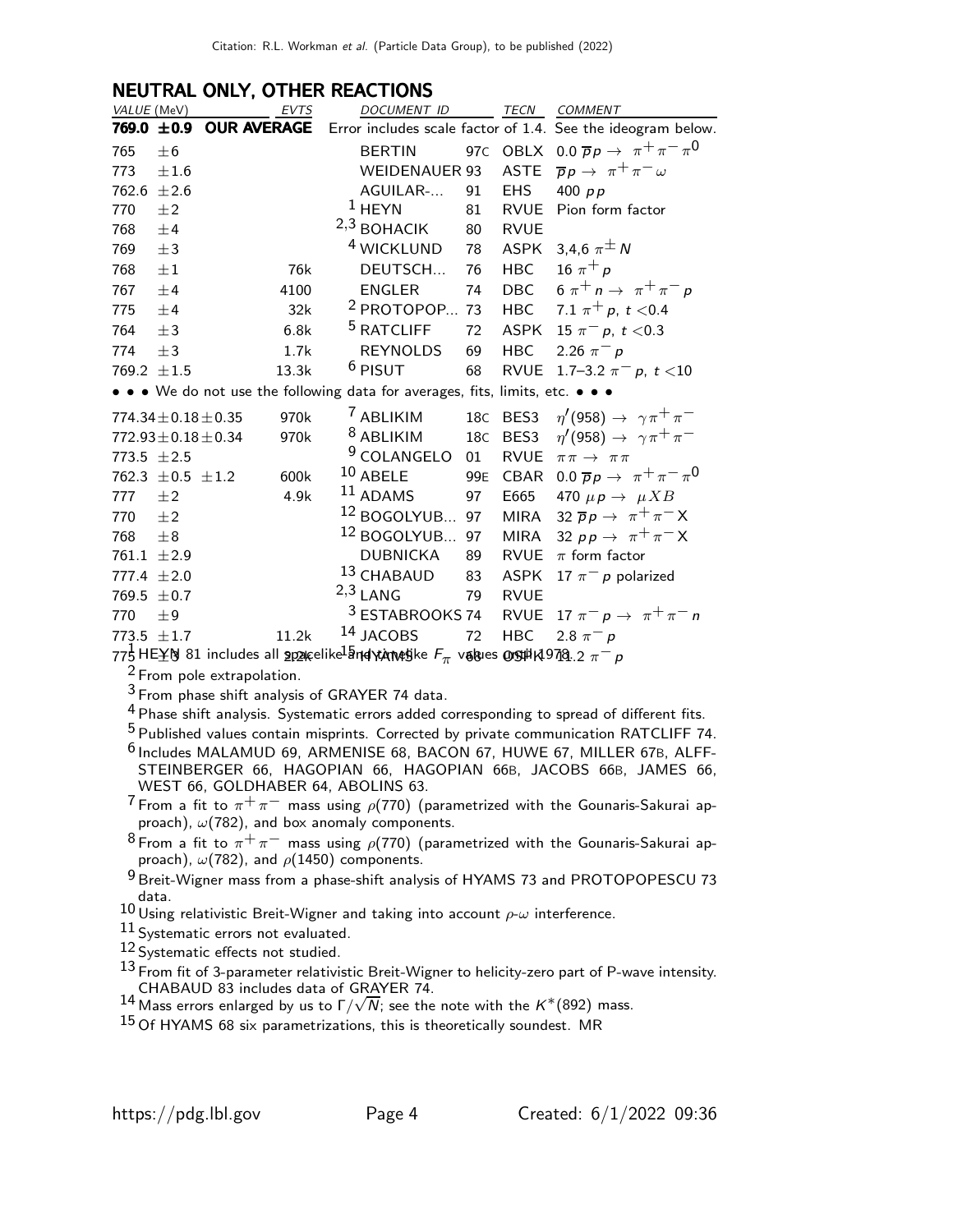

 $m_{\rho(770)^0} - m_{\rho(770)^{\pm}}$ 

|              | VALUE (MeV)                  | <b>EVTS</b>                   | DOCUMENT ID                                                                   |    | TECN             | CHG     | <b>COMMENT</b>                                                                         |
|--------------|------------------------------|-------------------------------|-------------------------------------------------------------------------------|----|------------------|---------|----------------------------------------------------------------------------------------|
|              |                              |                               |                                                                               |    |                  |         | $-0.7 \pm 0.8$ OUR AVERAGE Error includes scale factor of 1.5. See the ideogram below. |
|              | $-2.4 \pm 0.8$               |                               | $1$ SCHAEL                                                                    |    | 05C ALEP         |         | $\tau^ \rightarrow \pi^- \pi^0 \nu_\tau$                                               |
|              |                              | 0.4 $\pm$ 0.7 $\pm$ 0.6 1.98M | $2$ ALOISIO                                                                   | 03 | <b>KLOE</b>      |         | $\frac{1.02 \text{ } e^+ e^-}{\pi^+ \pi^- \pi^0}$                                      |
|              | 1.3 $\pm$ 1.1 $\pm$ 2.0 500k |                               | <sup>2</sup> ACHASOV                                                          | 02 | <b>SND</b>       |         | $\frac{1.02 \text{ e}^+ \text{ e}^-}{\pi^+ \pi^- \pi^0}$                               |
|              | $1.6 \pm 0.6 \pm 1.7$        | 600k                          | ABELE                                                                         |    | 99E CBAR $\pm 0$ |         | $0.0 \overline{p} p \rightarrow \pi + \pi - \pi$                                       |
| $-4 \pm 4$   |                              | 3000                          | <sup>3</sup> REYNOLDS                                                         | 69 | <b>HBC</b>       | $-0$    | 2.26 $\pi^{-} p$                                                                       |
| $-5$ $\pm 5$ |                              | 3600                          | <sup>3</sup> FOSTER                                                           | 68 | <b>HBC</b>       | $\pm 0$ | $0.0 \overline{p}p$                                                                    |
|              | 2.4 $\pm 2.1$                | 22950                         | $4$ PISUT                                                                     | 68 | <b>RVUE</b>      |         | $\pi N \rightarrow \rho N$                                                             |
|              |                              |                               | • • • We do not use the following data for averages, fits, limits, etc. • • • |    |                  |         |                                                                                        |

$$
-3.37 \pm 1.06
$$
 <sup>5</sup> BARTOS 17A RVUE  $e^+e^- \rightarrow \pi^+\pi^-,$   
 $\tau^- \rightarrow \pi^-\pi^0\nu_{\tau}$ 

<sup>1</sup> From the combined fit of the  $\tau^-$  data from ANDERSON 00A and SCHAEL 05C and  $e^+e^-$  data from the compilation of BARKOV 85, AKHMETSHIN 04, and ALOISIO 05. Supersedes BARATE 97M.

<sup>2</sup> Assuming  $m_{\rho^+} = m_{\rho^-}$ ,  $\Gamma_{\rho^+} = \Gamma_{\rho^-}$ .

 $3$  From quoted masses of charged and neutral modes.

4 Includes MALAMUD 69, ARMENISE 68, BATON 68, BACON 67, HUWE 67, MILLER 67B, ALFF-STEINBERGER 66, HAGOPIAN 66, HAGOPIAN 66B, JA-COBS 66B, JAMES 66, WEST 66, BLIEDEN 65, CARMONY 64, GOLDHABER 64, ABOLINS 63.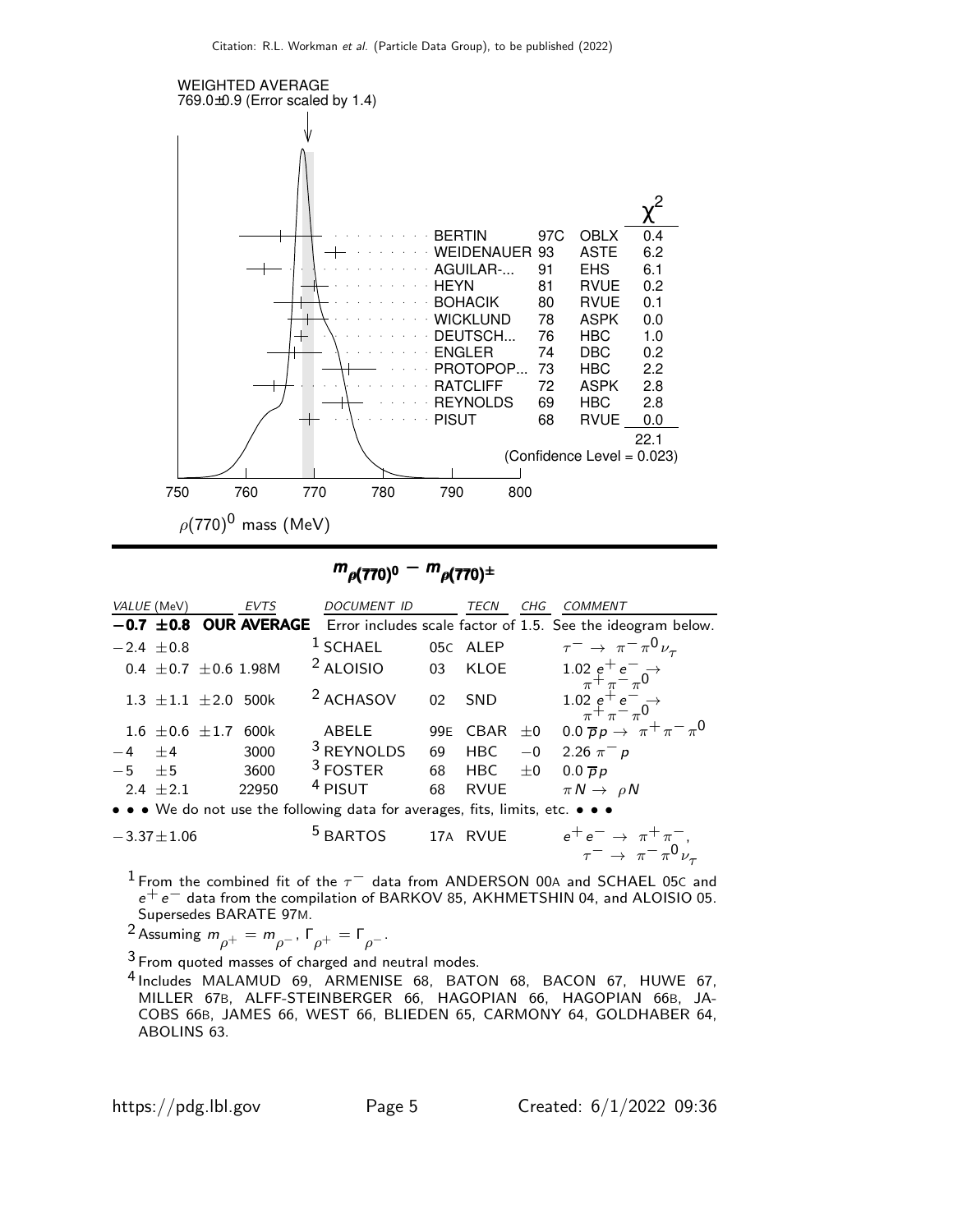5 Applies the Unitary & Analytic Model of the pion electromagnetic form factor of DUB-NICKA 10 to analyze the data of ACHASOV 06, AKHMETSHIN 07, AUBERT 09AS, AMBROSINO 11A, and FUJIKAWA 08.



## $\rho$ (770) RANGE PARAMETER

The range parameter  $R$  enters an energy-dependent correction to the width, of the form  $(1 + q_r^2 R^2) / (1 + q^2 R^2)$ , where q is the momentum of one of the pions in the  $\pi\pi$  rest system. At resonance,  $\bm{q}=$  $q_r$ .

| <i>VALUE</i> (GeV $^{-1}$ )                                                  | DOCUMENT ID                                        | TECN | CHG COMMENT |
|------------------------------------------------------------------------------|----------------------------------------------------|------|-------------|
| $5.3^{+0.9}_{-0.7}$                                                          | <sup>1</sup> CHABAUD 83 ASPK 0 17 $\pi^-$ p polar- |      | ized        |
| <sup>1</sup> The old PISUT 68 value, properly corrected, was $3.2 \pm 0.6$ . |                                                    |      |             |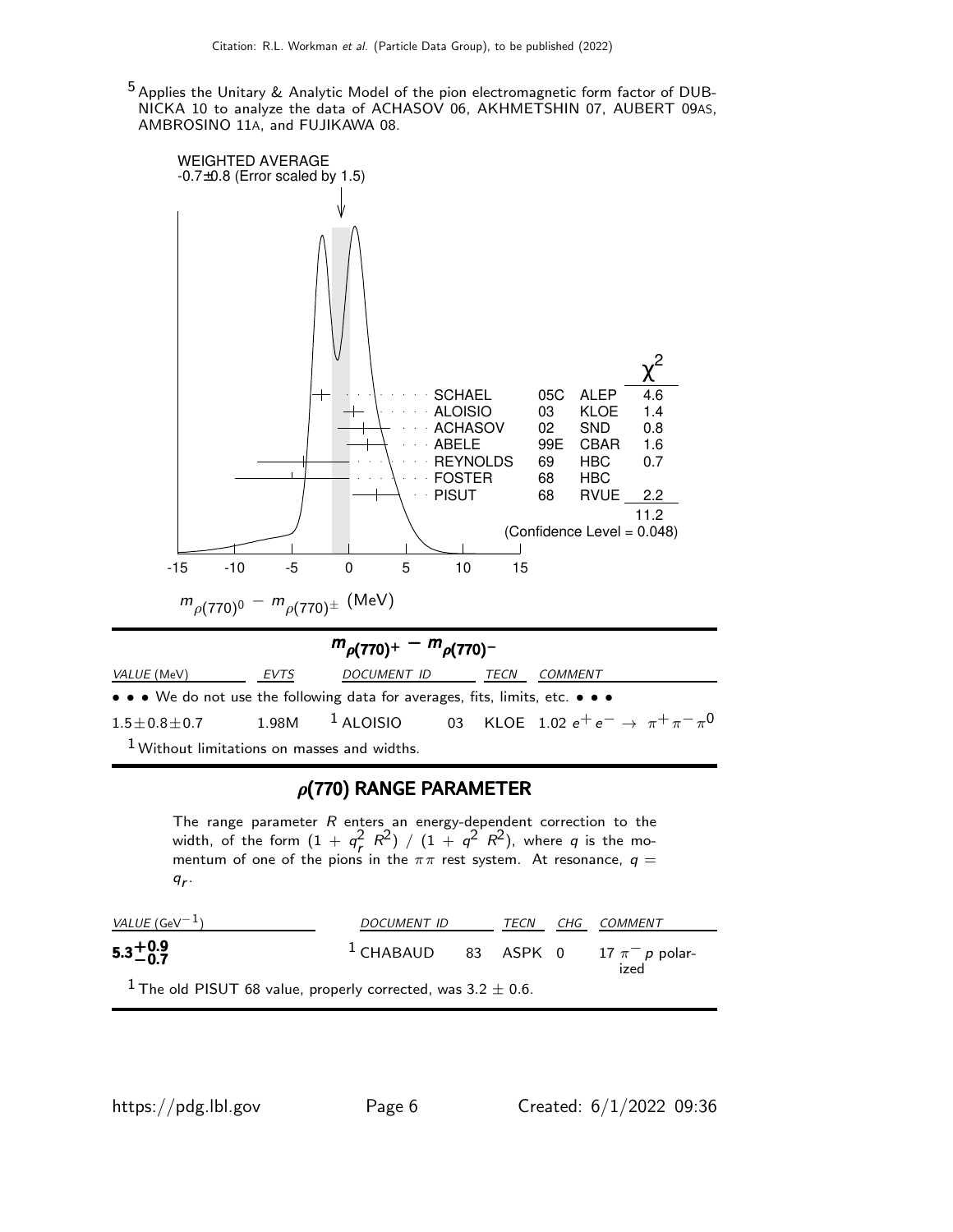## $\rho$ (770) WIDTH

We no longer list S-wave Breit-Wigner fits, or data with high combinatorial background.

| <b>DOCUMENT ID</b>             | TECN                                                                                         | <b>COMMENT</b>                                                                                                                                                                                                                                       |
|--------------------------------|----------------------------------------------------------------------------------------------|------------------------------------------------------------------------------------------------------------------------------------------------------------------------------------------------------------------------------------------------------|
|                                |                                                                                              |                                                                                                                                                                                                                                                      |
| $1$ ACHASOV                    |                                                                                              | $e^+e^- \rightarrow \pi^+\pi^-$                                                                                                                                                                                                                      |
|                                |                                                                                              | 12G BABR $e^+e^- \rightarrow \pi^+\pi^-\gamma$                                                                                                                                                                                                       |
|                                |                                                                                              | $e^+e^- \rightarrow \pi^+\pi^-$                                                                                                                                                                                                                      |
| 06                             |                                                                                              | SND $e^+e^- \rightarrow \pi^+\pi^-$                                                                                                                                                                                                                  |
|                                |                                                                                              |                                                                                                                                                                                                                                                      |
| 03                             |                                                                                              | KLOE 1.02 $e^+e^- \rightarrow$<br>$\pi$ + $\pi$ - $\pi$ <sup>0</sup>                                                                                                                                                                                 |
| <sup>8</sup> ACHASOV<br>02     | SND                                                                                          | $\begin{array}{c}\n1.02 \text{ } e^+ e^- \\ \pi^+ \pi^- \pi^0\n\end{array}$                                                                                                                                                                          |
| <sup>9</sup> BARKOV<br>85      |                                                                                              | OLYA $e^+e^- \rightarrow \pi^+\pi^-$                                                                                                                                                                                                                 |
|                                |                                                                                              |                                                                                                                                                                                                                                                      |
| $10$ BARTOS<br>17              |                                                                                              | RVUE $e^+e^- \rightarrow \pi^+\pi^-$                                                                                                                                                                                                                 |
|                                |                                                                                              | RVUE $e^+e^- \rightarrow \pi^+\pi^-$                                                                                                                                                                                                                 |
| 12 ALOISIO<br>03               |                                                                                              | KLOE $1.02 e^+ e^- \rightarrow \pi^+ \pi^- \pi^0$                                                                                                                                                                                                    |
| $13$ ALOISIO<br>0 <sub>3</sub> |                                                                                              | KLOE $1.02 e^+ e^- \rightarrow \pi^+ \pi^- \pi^0$                                                                                                                                                                                                    |
| 14 ACHASOV<br>02               | <b>SND</b>                                                                                   | 1.02 $e^+e^-$<br>$\pi^+ \pi^- \pi^0$                                                                                                                                                                                                                 |
| <sup>15</sup> BENAYOUN<br>98   |                                                                                              | RVUE $e^+e^- \rightarrow \pi^+\pi^-$ ,<br>$\mu^+ \mu^-$                                                                                                                                                                                              |
| $16$ GARDNER<br>98             |                                                                                              | RVUE 0.28-0.92 $e^+e^- \rightarrow$<br>$\pi^+$                                                                                                                                                                                                       |
| <sup>17</sup> O'CONNELL<br>97  |                                                                                              | $e^+e^- \rightarrow \pi^+\pi^-$                                                                                                                                                                                                                      |
| 18 BERNICHA<br>94              |                                                                                              | RVUE $e^+e^- \rightarrow \pi^+\pi^-$                                                                                                                                                                                                                 |
| <sup>19</sup> GESHKEN<br>89    |                                                                                              | RVUE $e^+e^- \rightarrow \pi^+\pi^-$                                                                                                                                                                                                                 |
| 1.98M<br>1.98M                 | $2$ LEES<br><sup>3</sup> AKHMETSHIN 07<br>4,5 ACHASOV<br><sup>8</sup> ALOISIO<br>$11$ BARTOS | Error includes scale factor of 2.0. See the ideogram below.<br>21<br>SND<br><sup>6,7</sup> AKHMETSHIN 04 CMD2 $e^+e^- \rightarrow \pi^+\pi^-$<br>• • • We do not use the following data for averages, fits, limits, etc. • • •<br>17A<br><b>RVUE</b> |

 $^{\text{1}}$  From a fit of the cross section in the energy range 0.525  $<$   $\sqrt{s}$   $<$  0.883 GeV parameterized by the sum of the Breit-Wigner amplitudes for the  $\rho(770)$ ,  $\omega$  and  $\rho(1450)$ resonances.

2 Using the GOUNARIS 68 parametrization with the complex phase of the  $\rho-\omega$  interference and leaving the masses and widths of the  $\rho$ (1450),  $\rho$ (1700), and  $\rho$ (2150) resonances as free parameters of the fit.

3 A combined fit of AKHMETSHIN 07, AULCHENKO 06, and AULCHENKO 05.

4 Supersedes ACHASOV 05A.

 $^5$ A fit of the SND data from 400 to 1000 MeV using parameters of the  $\rho(1450)$  and  $\rho(1700)$  from a fit of the data of BARKOV 85, BISELLO 89 and ANDERSON 00A.

 $6$  Using the GOUNARIS 68 parametrization with the complex phase of the  $\rho$ - $\omega$  interference.

7 From a fit in the energy range 0.61 to 0.96 GeV. Update of AKHMETSHIN 02.

<sup>8</sup> Assuming  $m_{\rho^+} = m_{\rho^-}$ ,  $\Gamma_{\rho^+} = \Gamma_{\rho^-}$ .

 $9$  From the GOUNARIS 68 parametrization of the pion form factor.

 $^{10}$  Applies the Unitary & Analytic Model of the pion electromagnetic form factor of DUB-NICKA 10 to analyze the data of LEES 12G and ABLIKIM 16C.

 $11$  Applies the Unitary & Analytic Model of the pion electromagnetic form factor of DUB-NICKA 10 to analyze the data of ACHASOV 06, AKHMETSHIN 07, AUBERT 09AS, and AMBROSINO 11A.

12 Assuming  $m_{\rho^+} = m_{\rho^-} = m_{\rho^0}$ , Γ<sub>ρ+</sub> = Γ<sub>ρ</sub>- = Γ<sub>ρ</sub><sub>0</sub>.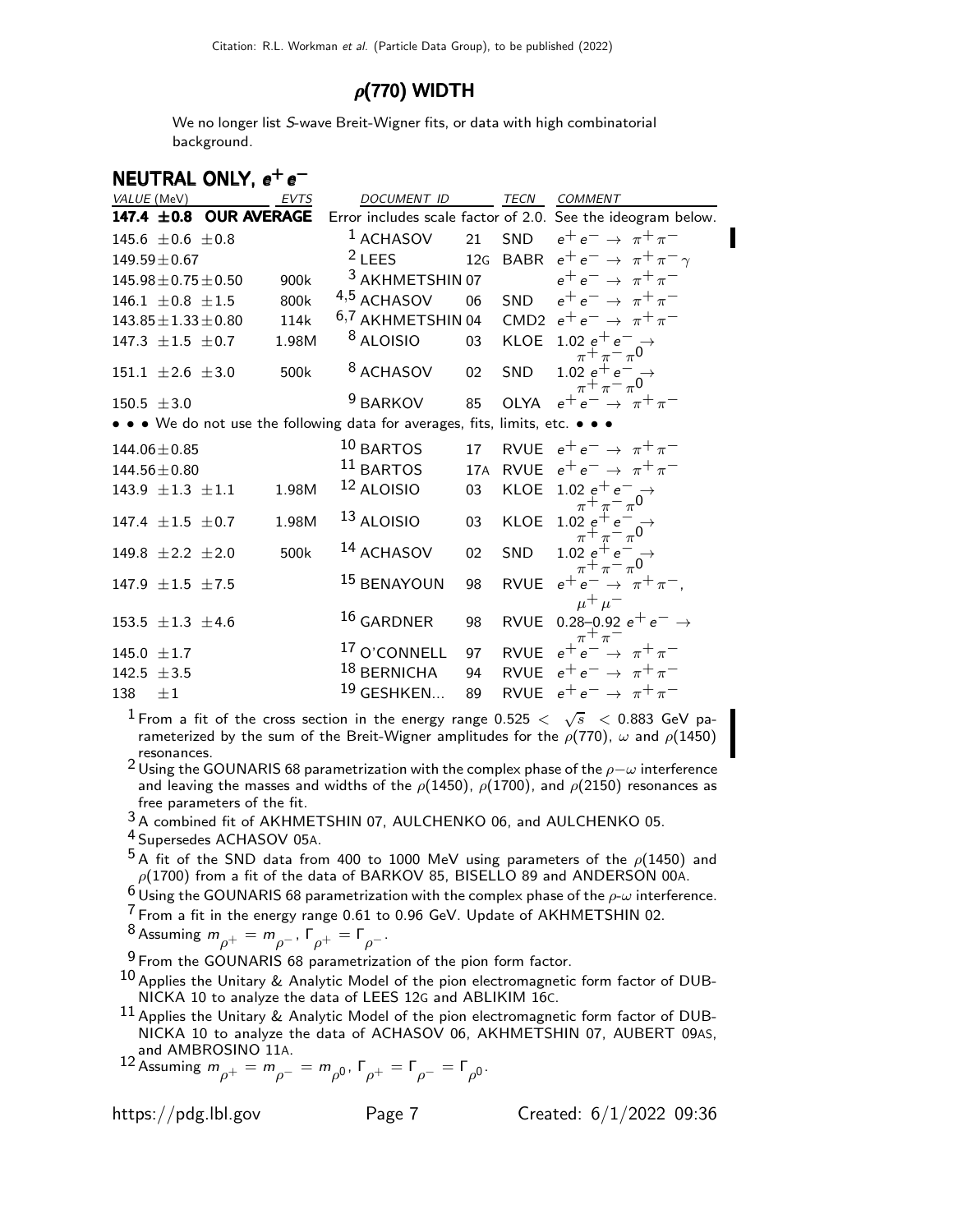- 
- 13 Without limitations on masses and widths.<br>14 Assuming  $m_{\rho^0} = m_{\rho^{\pm}}$ ,  $g_{\rho^0 \pi \pi} = g_{\rho^{\pm} \pi \pi}$ .

15 Using the data of BARKOV 85 in the hidden local symmetry model.

16 From the fit to  $e^+e^- \rightarrow \pi^+\pi^-$  data from the compilations of HEYN 81 and BARKOV 85, including the GOUNARIS 68 parametrization of the pion form factor.<br><sup>17</sup> A fit of BARKOV 85 data assuming the direct  $\omega \pi \pi$  coupling.

18 Applying the S-matrix formalism to the BARKOV 85 data.

19 Includes BARKOV 85 data. Model-dependent width definition.



https://pdg.lbl.gov Page 8 Created: 6/1/2022 09:36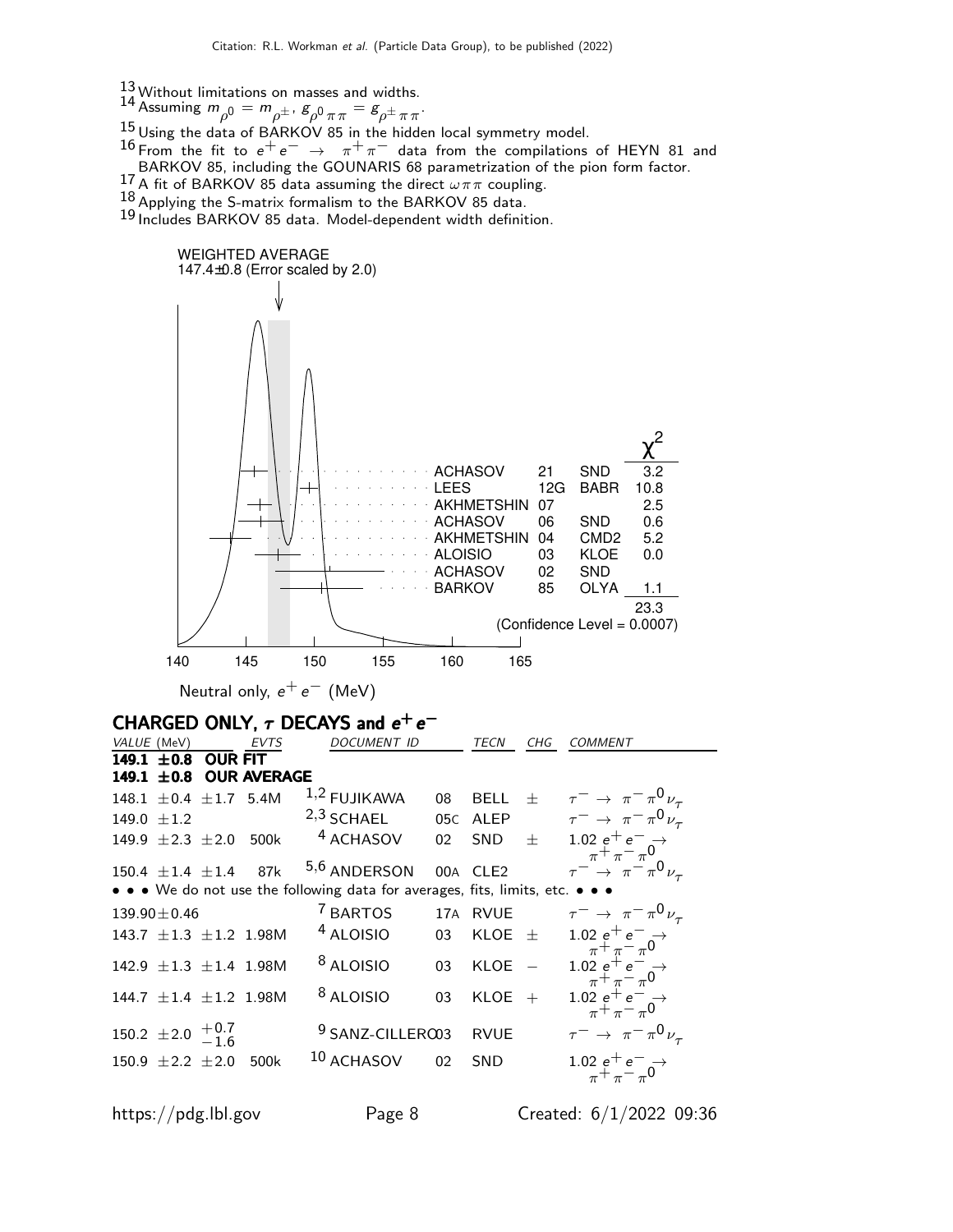$\frac{1}{2}$   $|F_{\pi}(0)|^2$  fixed to 1.

 $\frac{2}{7}$  From the GOUNARIS 68 parametrization of the pion form factor.

3 The error combines statistical and systematic uncertainties. Supersedes BARATE 97M.

<sup>4</sup> Assuming  $m_{\rho^+} = m_{\rho^-}$ ,  $\Gamma_{\rho^+} = \Gamma_{\rho^-}$ .

 $5\rho(1700)$  mass and width fixed at 1700 MeV and 235 MeV respectively.

 $^6$  From the GOUNARIS 68 parametrization of the pion form factor. The second error is a model error taking into account different parametrizations of the pion form factor.

 $\frac{7}{1}$  Applies the Unitary & Analytic Model of the pion electromagnetic form factor of DUB-NICKA 10 to analyze the data of FUJIKAWA 08.

8 Without limitations on masses and widths.

9 Using the data of BARATE 97M and the effective chiral Lagrangian.

10 Assuming  $m_{\rho^0} = m_{\rho^\pm}$ ,  $g_{\rho^0\,\pi\,\pi} = g_{\rho^\pm\,\pi\,\pi}$ .

## MIXED CHARGES, OTHER REACTIONS

| <i>VALUE</i> (MeV) | EVTS | DOCUMENT ID |  | TECN CHG COMMENT                                                 |
|--------------------|------|-------------|--|------------------------------------------------------------------|
| $149.5 \pm 1.3$    | 600k | $1$ ABELE   |  | 99E CBAR 0 $\pm$ 0.0 $\overline{p}p \rightarrow \pi^+\pi^-\pi^0$ |
|                    |      |             |  |                                                                  |

<sup>1</sup> Assuming the equality of  $\rho^+$  and  $\rho^-$  masses and widths.

## CHARGED ONLY, HADROPRODUCED

| VALUE (MeV)            | <b>EVTS</b> | <b>DOCUMENT ID</b>                                                            |    | <b>TECN</b> | CHG | <b>COMMENT</b>                                                                 |
|------------------------|-------------|-------------------------------------------------------------------------------|----|-------------|-----|--------------------------------------------------------------------------------|
| 150.2± 2.4 OUR FIT     |             |                                                                               |    |             |     |                                                                                |
| 150.2± 2.4 OUR AVERAGE |             |                                                                               |    |             |     |                                                                                |
| $152.8 \pm 4.3$        |             | ABELE                                                                         | 97 | CBAR        |     | $\overline{p}n \to \pi^- \pi^0 \pi^0$                                          |
| $155 \pm 11$           | 2.9k        | $1$ CAPRARO                                                                   | 87 | $SPEC -$    |     | 200 $\pi^{-}$ Cu $\to \pi^{-} \pi^{0}$ Cu                                      |
| $154 + 20$             | 967         | $1$ CAPRARO                                                                   | 87 | $SPEC -$    |     | 200 $\pi$ <sup>-</sup> Pb $\rightarrow \pi$ <sup>-</sup> $\pi$ <sup>0</sup> Pb |
| $150 \pm 5$            |             | <b>HUSTON</b>                                                                 | 86 | $SPEC +$    |     | 202 $\pi^{+} A \rightarrow \pi^{+} \pi^{0} A$                                  |
| 146 $\pm 12$           | 6.5k        | <sup>2</sup> BYERLY                                                           | 73 | $OSPK -$    |     | $5 \pi^- p$                                                                    |
| $148.2 \pm 4.1$        | 9.6k        | $3$ PISUT                                                                     | 68 |             |     | RVUE $-$ 1.7-3.2 $\pi^- p$ , $t < 10$                                          |
| $146 + 13$             | 900         | EISNER                                                                        | 67 | $HBC -$     |     | 4.2 $\pi^-$ p, t <10                                                           |
|                        |             | • • • We do not use the following data for averages, fits, limits, etc. • • • |    |             |     |                                                                                |
| $137.0 \pm 0.4$        |             | <sup>4</sup> ABLIKIM                                                          |    | 17 BES3     |     | $J/\psi \rightarrow \gamma 3\pi$                                               |

 $^1$ Width errors enlarged by us to 4Г $/\sqrt{N}$ ; see the note with the  $K^*(892)$  mass.

<sup>2</sup> Phase shift analysis. Systematic errors added corresponding to spread of different fits.

3 From fit of 3-parameter relativistic P-wave Breit-Wigner to total mass distribution. Includes BATON 68, MILLER 67B, ALFF-STEINBERGER 66, HAGOPIAN 66, HAGO-PIAN 66B, JACOBS 66B, JAMES 66, WEST 66, BLIEDEN 65 and CARMONY 64.  $4$  S-matrix pole at a fixed  $\rho$  meson mass of 775.49 MeV.

## NEUTRAL ONLY, PHOTOPRODUCED

| <i>VALUE</i> (MeV)                               | EVTS | DOCUMENT ID                                      | TECN | COMMENT                                                         |
|--------------------------------------------------|------|--------------------------------------------------|------|-----------------------------------------------------------------|
| 151.5 $\frac{1}{2}$ $\frac{1.9}{21}$ OUR AVERAGE |      |                                                  |      |                                                                 |
| $151.3 \pm 2.2 \frac{+}{2} 3.6 \over 2.8$ 900k   |      |                                                  |      | ANDREEV 20 H1 $ep \rightarrow e \pi^+ \pi^- p$                  |
| 155 $\pm$ 5 $\pm$ 2 63.5k                        |      |                                                  |      | <sup>1</sup> ABRAMOWICZ12 ZEUS $ep \rightarrow e \pi^+ \pi^- p$ |
| $146 \pm 3 \pm 13$ 79k                           |      | <sup>2</sup> BREITWEG 98B ZEUS 50-100 $\gamma p$ |      |                                                                 |
| $150.9 \pm 3.0$                                  |      |                                                  |      | BARTALUCCI 78 CNTR $\gamma p \rightarrow e^+ e^- p$             |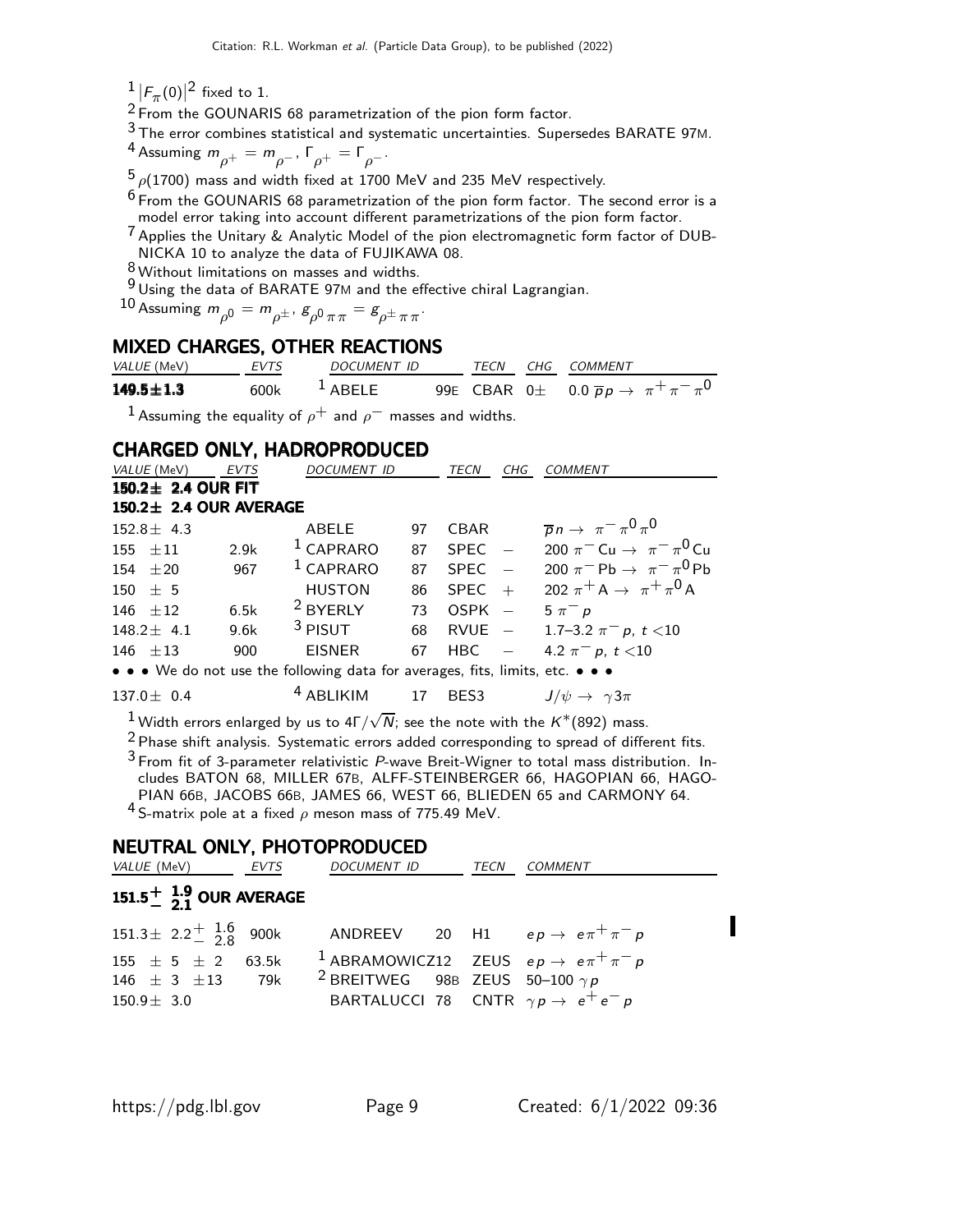• • • We do not use the following data for averages, fits, limits, etc. • • •

| 138 $\pm$ 3     | 79k $^{-3}$ BREITWEG 98B ZEUS 50-100 $\gamma$ $p$ |  |                                                         |
|-----------------|---------------------------------------------------|--|---------------------------------------------------------|
| 147 $\pm 11$    | GLADDING 73 CNTR 2.9-4.7 $\gamma p$               |  |                                                         |
| 155 $\pm 12$    | 2430 BALLAM 72 HBC 4.7 $\gamma p$                 |  |                                                         |
|                 | 145 $\pm$ 13 1930 BALLAM 72 HBC 2.8 $\gamma p$    |  |                                                         |
| 140 $\pm$ 5     | ALVENSLEB 70 CNTR $\gamma$ A, t < 0.01            |  |                                                         |
| $146.1 \pm 2.9$ |                                                   |  | 140k BIGGS 70 CNTR $\lt 4.1 \gamma C \to \pi^+ \pi^- C$ |
| $160 \pm 10$    | <b>LANZEROTTI 68 CNTR</b> $\gamma p$              |  |                                                         |
| $130 \pm 5$     | 4000 ASBURY 67B CNTR $\gamma$ + Pb                |  |                                                         |
|                 |                                                   |  |                                                         |

 $\frac{1}{2}$ Using the KUHN 90 parametrization of the pion form factor, neglecting  $\rho- \omega$  interference. <sup>2</sup> From the parametrization according to SOEDING 66.

From the parametrization according to ROSS 66.

## NEUTRAL ONLY, OTHER REACTIONS

| VALUE (MeV)        |                            | EVTS  | <b>DOCUMENT ID</b>                                                            |    | <b>TECN</b> | <b>COMMENT</b>                                           |
|--------------------|----------------------------|-------|-------------------------------------------------------------------------------|----|-------------|----------------------------------------------------------|
| $150.9 \pm 1.7$    | <b>OUR AVERAGE</b>         |       | Error includes scale factor of 1.1.                                           |    |             |                                                          |
| 122<br>±20         |                            |       | <b>BERTIN</b>                                                                 |    |             | 97C OBLX 0.0 $\overline{p}p \rightarrow \pi^+\pi^-\pi^0$ |
| 145.7              | ± 5.3                      |       | <b>WEIDENAUER 93</b>                                                          |    |             | ASTE $\overline{p}p \rightarrow \pi^+\pi^- \omega$       |
| 144.9              | ± 3.7                      |       | <b>DUBNICKA</b>                                                               | 89 | <b>RVUE</b> | $\pi$ form factor                                        |
| 148<br>± 6         |                            |       | $1,2$ BOHACIK                                                                 | 80 | <b>RVUE</b> |                                                          |
| ± 9<br>152         |                            |       | <sup>3</sup> WICKLUND                                                         | 78 |             | ASPK 3,4,6 $\pi^{\pm}$ pN                                |
| 154<br>$±$ 2       |                            | 76k   | DEUTSCH                                                                       | 76 |             | HBC 16 $\pi^{+} p$                                       |
| 157<br>± 8         |                            | 6.8k  | <sup>4</sup> RATCLIFF                                                         | 72 |             | ASPK 15 $\pi^- p$ , $t < 0.3$                            |
| ± 8<br>143         |                            | 1.7k  | <b>REYNOLDS</b>                                                               | 69 | <b>HBC</b>  | 2.26 $\pi^{-} p$                                         |
|                    |                            |       | • • • We do not use the following data for averages, fits, limits, etc. • • • |    |             |                                                          |
|                    | $150.85 \pm 0.55 \pm 0.67$ | 970k  | <sup>5</sup> ABLIKIM                                                          |    |             | 18C BES3 $\eta'(958) \rightarrow \gamma \pi^+ \pi^-$     |
|                    | $150.18 \pm 0.55 \pm 0.65$ | 970k  | <sup>6</sup> ABLIKIM                                                          |    | 18C BES3    | $\eta'(958) \rightarrow \gamma \pi^+ \pi^-$              |
| $147.0 + 2.5$      |                            | 600k  | <sup>7</sup> ABELE                                                            |    |             | 99E CBAR 0.0 $\overline{p}p \rightarrow \pi^+\pi^-\pi^0$ |
| 146<br>± 3         |                            | 4.9k  | <sup>8</sup> ADAMS                                                            | 97 | E665        | 470 $\mu \rho \rightarrow \mu X B$                       |
| 160.0              | $+ 4.1 - 4.0$              |       | <sup>9</sup> CHABAUD                                                          | 83 | <b>ASPK</b> | 17 $\pi$ <sup>-</sup> p polarized                        |
| $\pm$ 1<br>155     |                            |       | $10$ HEYN                                                                     | 81 | <b>RVUE</b> | $\pi$ form factor                                        |
| 148.0<br>$\pm$ 1.3 |                            |       | $1,2$ LANG                                                                    | 79 | <b>RVUE</b> |                                                          |
| 146<br>±14         |                            | 4.1k  | <b>ENGLER</b>                                                                 | 74 |             | DBC $6 \pi^+ n \rightarrow \pi^+ \pi^- p$                |
| 143<br>$\pm 13$    |                            |       | <sup>2</sup> ESTABROOKS 74                                                    |    |             | RVUE 17 $\pi^ p \rightarrow \pi^+ \pi^-$ n               |
| 160<br>$\pm 10$    |                            | 32k   | $1$ PROTOPOP 73                                                               |    | <b>HBC</b>  | 7.1 $\pi^+ p$ , t < 0.4                                  |
| 145<br>±12         |                            | 2.2k  | $3,11$ HYAMS                                                                  | 68 | <b>OSPK</b> | 11.2 $\pi^- p$                                           |
| 163<br>±15         |                            | 13.3k | 12 PISUT                                                                      | 68 |             | RVUE 1.7-3.2 $\pi^{-}$ p, t <10                          |

 $<sup>1</sup>$  From pole extrapolation.</sup>

From phase shift analysis of GRAYER 74 data.

 $^3$ Width errors enlarged by us to 4Γ/ $\sqrt{N}$ ; see the note with the  $K^*(892)$  mass.

Published values contain misprints. Corrected by private communication RATCLIFF 74.

 $^5$ From a fit to  $\pi^+\pi^-$  mass using  $\rho$ (770) (parametrized with the Gounaris-Sakurai approach),  $\omega(782)$ , and box anomaly components.

 $^6$ From a fit to  $\pi^+\pi^-$  mass using  $\rho$ (770) (parametrized with the Gounaris-Sakurai approach),  $\omega(782)$ , and  $\rho(1450)$  components.

 $^7$ Using relativistic Breit-Wigner and taking into account  $\rho\text{-}\omega$  interference.

8 Systematic errors not evaluated.

 From fit of 3-parameter relativistic Breit-Wigner to helicity-zero part of P-wave intensity. CHABAUD 83 includes data of GRAYER 74.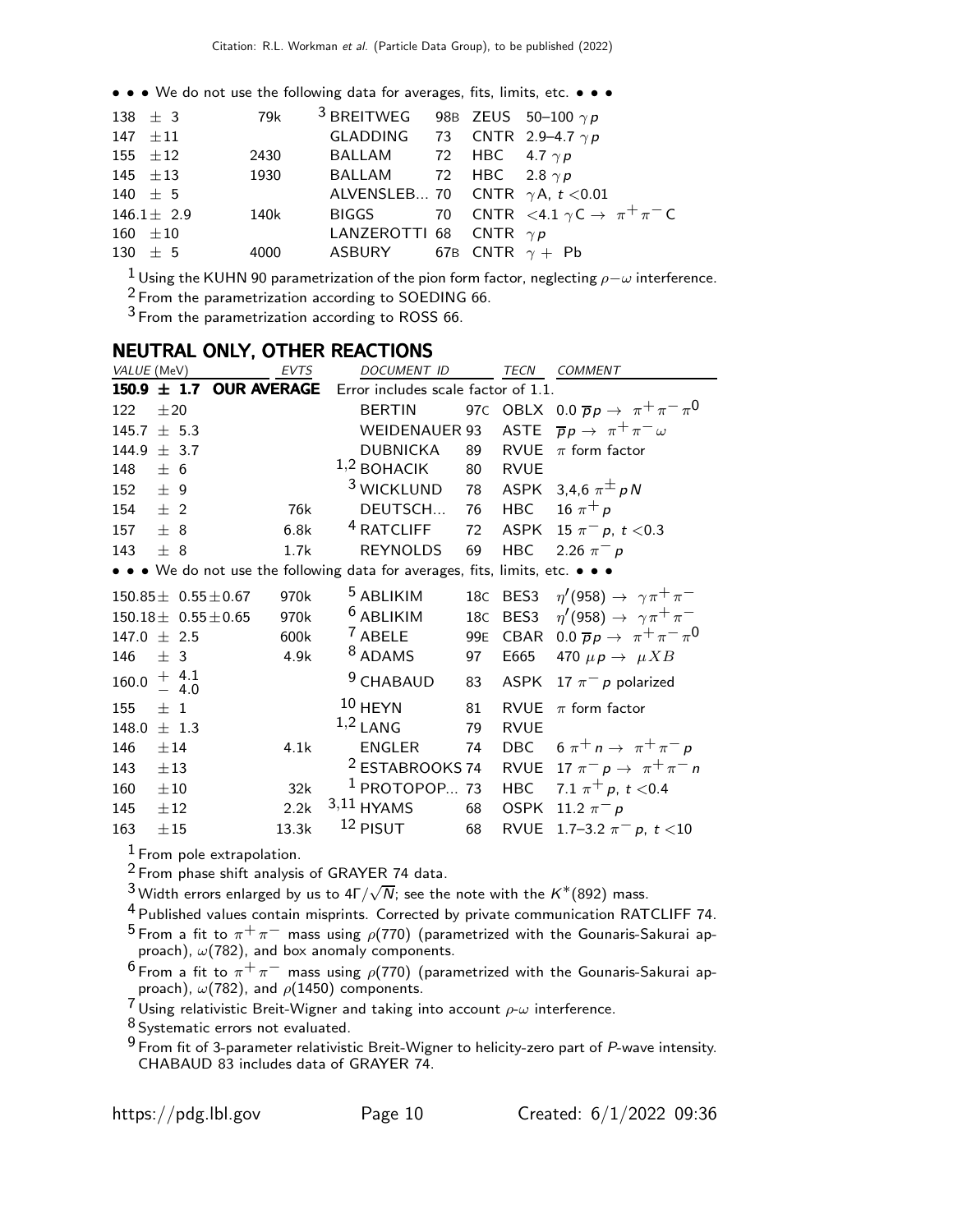$^{10}$ HEYN 81 includes all spacelike and timelike  $F_\pi$  values until 1978.

 $11$  Of HYAMS 68 six parametrizations this is theoretically soundest. MR

12 Includes MALAMUD 69, ARMENISE 68, BACON 67, HUWE 67, MILLER 67B, ALFF-STEINBERGER 66, HAGOPIAN 66, HAGOPIAN 66B, JACOBS 66B, JAMES 66, WEST 66, GOLDHABER 64, ABOLINS 63.

| $\Gamma_{\rho(770)^0} - \Gamma_{\rho(770)^{\pm}}$                                                                                                                                                         |                            |      |                                                                                  |  |
|-----------------------------------------------------------------------------------------------------------------------------------------------------------------------------------------------------------|----------------------------|------|----------------------------------------------------------------------------------|--|
| <i>VALUE</i> (MeV)                                                                                                                                                                                        | <b>EVTS</b><br>DOCUMENT ID | TECN | COMMENT                                                                          |  |
| 0.3 $\pm$ 1.3 OUR AVERAGE Error includes scale factor of 1.4.                                                                                                                                             |                            |      |                                                                                  |  |
| -0.2 ±1.0 <sup>1</sup> SCHAEL 05c ALEP $\tau^- \to \pi^- \pi^0 \nu_\tau$<br>3.6 ±1.8 ±1.7 1.98M <sup>2</sup> ALOISIO 03 KLOE 1.02 e <sup>+</sup> e <sup>-</sup> $\to \pi^+ \pi^- \pi^0$<br>$-0.2 \pm 1.0$ |                            |      |                                                                                  |  |
|                                                                                                                                                                                                           |                            |      |                                                                                  |  |
| $\bullet \bullet \bullet$ We do not use the following data for averages, fits, limits, etc. $\bullet \bullet \bullet$                                                                                     |                            |      |                                                                                  |  |
| $4.66 + 0.85$                                                                                                                                                                                             |                            |      | <sup>3</sup> BARTOS 17A RVUE $e^+e^- \rightarrow \pi^+\pi^-, \tau^- \rightarrow$ |  |
|                                                                                                                                                                                                           |                            |      | $\pi$ <sup>-</sup> $\pi$ <sup>0</sup> $\nu$ <sub>-</sub>                         |  |

 $^1$  From the combined fit of the  $\tau^-$  data from ANDERSON 00A and SCHAEL 05C and  $e^+e^-$  data from the compilation of BARKOV 85, AKHMETSHIN 04, and ALOISIO 05. Supersedes BARATE 97M.

<sup>2</sup> Assuming  $m_{\rho^+} = m_{\rho^-}$ ,  $\Gamma_{\rho^+} = \Gamma_{\rho^-}$ .

3 Applies the Unitary & Analytic Model of the pion electromagnetic form factor of DUB-NICKA 10 to analyze the data of ACHASOV 06, AKHMETSHIN 07, AUBERT 09AS, AMBROSINO 11A, and FUJIKAWA 08.

| $\Gamma_{\rho(770)^+} - \Gamma_{\rho(770)^-}$ |      |             |  |                                                                      |
|-----------------------------------------------|------|-------------|--|----------------------------------------------------------------------|
| <i>VALUE</i>                                  | EVTS | DOCUMENT ID |  | <i>TECN COMMENT</i>                                                  |
| $1.8 \pm 2.0 \pm 0.5$                         |      |             |  | 1.98M <sup>1</sup> ALOISIO 03 KLOE 1.02 $e^+e^- \to \pi^+\pi^-\pi^0$ |
| $\mathbf{1}$                                  |      |             |  |                                                                      |

Without limitations on masses and widths.

|                          | Mode                                                                              | Fraction $(\Gamma_i/\Gamma)$ | Scale $factor/$<br>Confidence level |
|--------------------------|-----------------------------------------------------------------------------------|------------------------------|-------------------------------------|
| $\Gamma_1$<br>$\Gamma_2$ | $\pi\,\pi$<br>$K\overline{K}$                                                     | $\sim$ 100                   | $\%$                                |
|                          |                                                                                   | $\rho(770)^{\pm}$ decays     |                                     |
|                          |                                                                                   | $\sim~100$                   | $\%$                                |
|                          | $\begin{matrix} \Gamma_3 & \pi^\pm\pi^0 \\ \Gamma_4 & \pi^\pm\gamma \end{matrix}$ | $(4.5 \pm 0.5)$              | $\chi$ 10 <sup>-4</sup> S=2.2       |
|                          | $\Gamma_5$ $\pi^{\pm} \eta$                                                       | < 6                          | $\times 10^{-3}$ CL=84%             |
|                          | $\Gamma_6$ $\pi^{\pm} \pi^+ \pi^- \pi^0$                                          | $<\phantom{00}2.0$           | $\times 10^{-3}$ CL=84%             |
|                          |                                                                                   | $\rho(770)^0$ decays         |                                     |
|                          | $\Gamma_7 \ \ \pi^+ \pi^-$                                                        | $\sim~100$                   | $\%$                                |
|                          | $\Gamma_8$ $\pi^+\pi^-\gamma$                                                     | $(9.9 \pm 1.6)$              | $) \times 10^{-3}$                  |
|                          | $\Gamma_9$ $\pi^0 \gamma$                                                         | $(4.7 \pm 0.8)$              | ) $\times$ 10 $^{-4}$<br>$S = 1.7$  |
|                          | $\Gamma_{10}$ $\eta \gamma$                                                       | $(3.00 \pm 0.21)$            | ) $\times$ 10 $^{-4}$               |
|                          | $\Gamma_{11}$ $\pi^0 \pi^0 \gamma$                                                | $(4.5 \pm 0.8)$              | ) $\times$ 10 $^{-5}$               |
|                          | $\Gamma_{12}$ $\mu^+ \mu^-$                                                       | $(4.55 \pm 0.28)$<br>[a]     | $) \times 10^{-5}$                  |
|                          | https://pdg.lbl.gov                                                               | Page 11                      | Created: $6/1/2022$ 09:36           |

## $\rho$ (770) DECAY MODES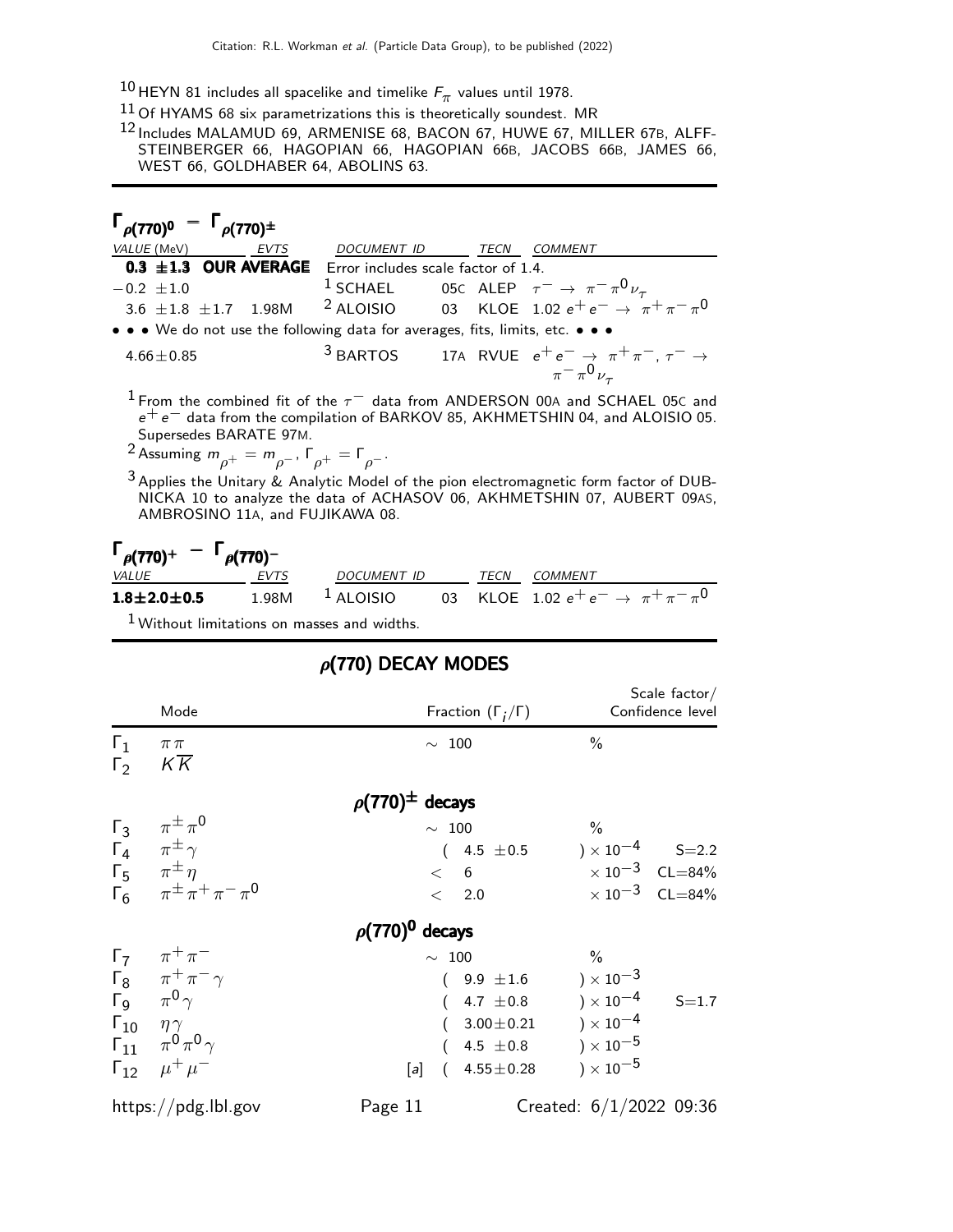| $\Gamma_{13}$ | $e^+e^-$                  | [a]                                               | (\n        4.72 ± 0.05 $) \times 10^{-5}$ |
|---------------|---------------------------|---------------------------------------------------|-------------------------------------------|
| $\Gamma_{14}$ | $\pi^+ \pi^- \pi^0$       | (\n        1.01 + 0.54 ± 0.34) × 10 <sup>-4</sup> |                                           |
| $\Gamma_{15}$ | $\pi^+ \pi^- \pi^+ \pi^-$ | (\n        1.8 ± 0.9 $) \times 10^{-5}$           |                                           |
| $\Gamma_{16}$ | $\pi^+ \pi^- \pi^0 \pi^0$ | (\n        1.6 ± 0.8 $) \times 10^{-5}$           |                                           |
| $\Gamma_{17}$ | $\pi^0 e^+ e^-$           | (\n        1.2 $\times 10^{-5}$ CL=90%            |                                           |

[a] The  $\omega \rho$  interference is then due to  $\omega \rho$  mixing only, and is expected to be small. If  $e\mu$  universality holds,  $\Gamma(\rho^0 \to \mu^+ \mu^-) = \Gamma(\rho^0 \to e^+ e^-)$  $\times$  0.99785.

## CONSTRAINED FIT INFORMATION

An overall fit to the total width and a partial width uses 10 measurements and one constraint to determine 3 parameters. The overall fit has a  $\chi^2=10.7$  for 8 degrees of freedom.

The following off-diagonal array elements are the correlation coefficients  $\left<\delta p_i\delta p_j\right>$ /( $\delta p_i\!\cdot\!\delta p_j$ ), in percent, from the fit to parameters  $p_i$ , including the branching fractions,  $x_i \equiv \Gamma_i/\Gamma_{\rm total}$ . The fit constrains the  $x_i$  whose labels appear in this array to sum to one.

$$
\begin{array}{c|c}\n x_4 & -100 \\
 \hline\n \text{r} & \underline{15} & -15\n \end{array}
$$

 $x_3$ 

 $x_4$ 

| Mode                                                                          | Rate (MeV)                           | Scale factor |
|-------------------------------------------------------------------------------|--------------------------------------|--------------|
| $\pi^{\pm}\pi^{\mathsf{0}}$<br>$\lceil$ 3<br>$\Gamma_4$<br>$\pi^{\pm} \gamma$ | 150.2 $\pm 2.4$<br>$0.068 \pm 0.007$ | 2.3          |

#### CONSTRAINED FIT INFORMATION

An overall fit to the total width, a partial width, and 7 branching ratios uses 21 measurements and one constraint to determine 9 parameters. The overall fit has a  $\chi^2\,=\,$  9.5 for 13 degrees of freedom.

The following off-diagonal array elements are the correlation coefficients  $\left<\delta p_i\delta p_j\right>$ /( $\delta p_i\!\cdot\!\delta p_j$ ), in percent, from the fit to parameters  $p_i$ , including the branching fractions,  $x_i \equiv \Gamma_i/\Gamma_{\rm total}$ . The fit constrains the  $x_i$  whose labels appear in this array to sum to one.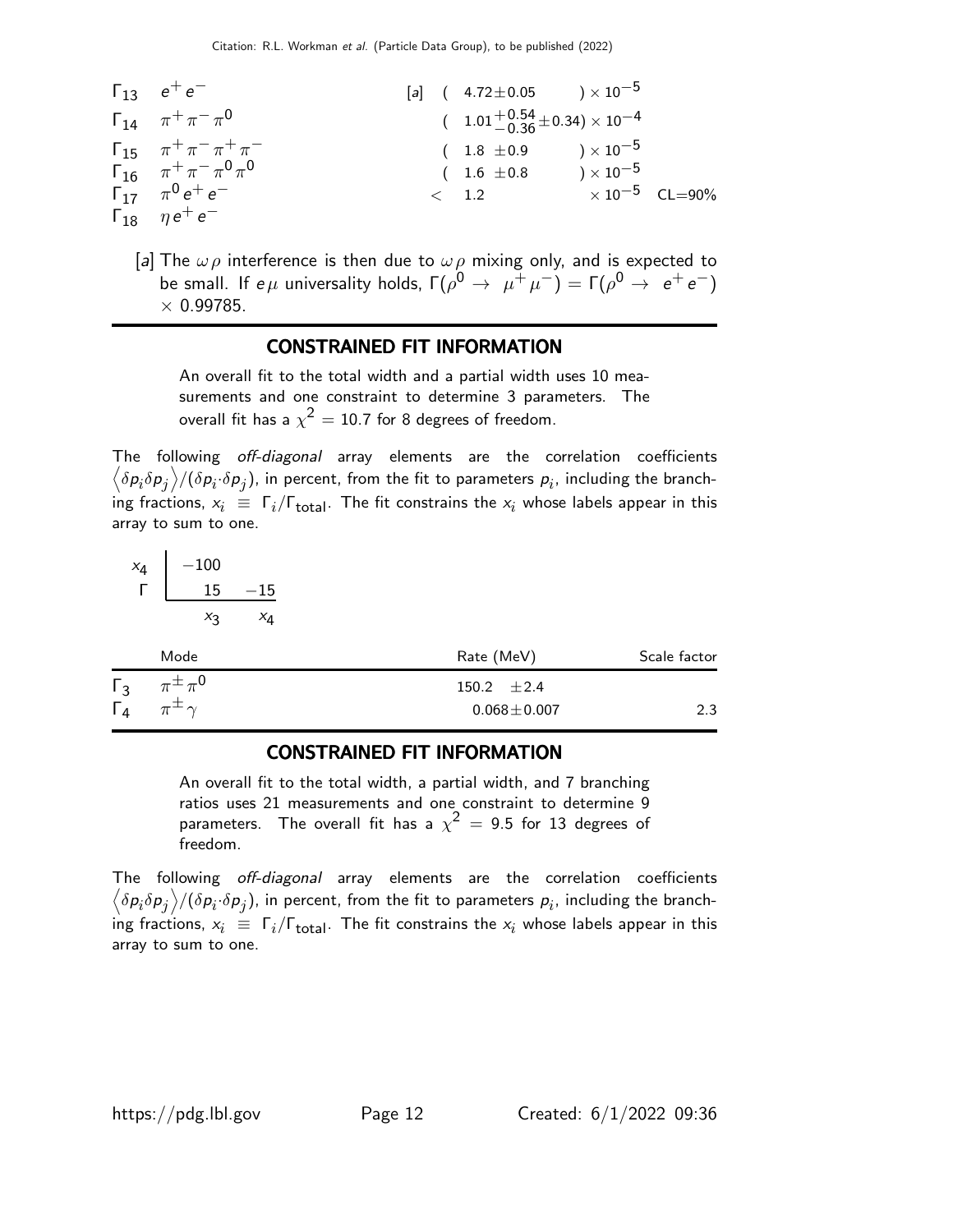| $x_8$                          | $-100$                                     |       |                  |          |          |               |                                              |          |              |
|--------------------------------|--------------------------------------------|-------|------------------|----------|----------|---------------|----------------------------------------------|----------|--------------|
| $x_{9}$                        | $-5$                                       | 0     |                  |          |          |               |                                              |          |              |
| $x_{10}$                       | $-1$                                       | 0     | 1                |          |          |               |                                              |          |              |
| $x_{11}$                       | $-1$                                       | 0     | 0                | 0        |          |               |                                              |          |              |
| $x_{12}$                       | $\overline{2}$                             | $-3$  | $\boldsymbol{0}$ | 0        | 0        |               |                                              |          |              |
| $x_{13}$                       | $\mathbf 0$                                | 0     | $-6$             | $-9$     | 0        | $\mathbf 0$   |                                              |          |              |
| $x_{15}$                       | $^{-1}$                                    | 0     | 0                | 0        | 0        | $\mathbf 0$   | 0                                            |          |              |
| $\Gamma$                       | 0                                          | 0     | 3                | 5        | 0        | 0             | $-54$                                        | 0        |              |
|                                | $x_7$                                      | $x_8$ | $x_{9}$          | $x_{10}$ | $x_{11}$ | $x_{12}$      | $x_{13}$                                     | $x_{15}$ |              |
|                                |                                            |       |                  |          |          |               |                                              |          |              |
|                                | Mode                                       |       |                  |          |          | Rate (MeV)    |                                              |          | Scale factor |
| $\Gamma_7$<br>$\Gamma_8$       | $\pi^+\pi^-$<br>$\pi^+\pi^-\gamma$         |       |                  |          |          | 147.5<br>1.48 | ±0.9<br>± 0.24                               |          |              |
| $\Gamma$ <sub>9</sub>          | $\pi^0 \gamma$                             |       |                  |          |          | 0.070         | $\pm 0.012$                                  |          | 1.7          |
| $\Gamma_{10}$                  | $\eta \gamma$                              |       |                  |          |          |               | $0.0447 \pm 0.0032$                          |          |              |
| $\Gamma_{11}$                  | $\pi^0\pi^0\gamma$                         |       |                  |          |          |               | $0.0066 \pm 0.0012$                          |          |              |
| $\Gamma_{12}$                  | $\mu^+ \mu^-$                              |       |                  |          | [a]      |               | $0.0068 \pm 0.0004$                          |          |              |
| $\Gamma_{13}$<br>$\Gamma_{15}$ | $e^+e^-$<br>$\pi^{+}\pi^{-}\pi^{+}\pi^{-}$ |       |                  |          | [a]      |               | $0.00704 \pm 0.00006$<br>$0.0027 \pm 0.0014$ |          |              |

# $\rho$ (770) PARTIAL WIDTHS

| $\Gamma(\pi^{\pm}\gamma)$                              |                    |           |     | Iа                                                                                            |
|--------------------------------------------------------|--------------------|-----------|-----|-----------------------------------------------------------------------------------------------|
| VALUE (keV)                                            | <i>DOCUMENT ID</i> | TECN      | CHG | COMMENT                                                                                       |
| 68 $\pm$ 7 OUR FIT Error includes scale factor of 2.3. |                    |           |     |                                                                                               |
|                                                        |                    |           |     | 68 ±7 OUR AVERAGE Error includes scale factor of 2.2. See the ideogram below.                 |
| $81 + 4 + 4$                                           | <b>CAPRARO</b>     |           |     | 87 SPEC $-$ 200 $\pi^-$ A $\rightarrow \pi^ \pi^0$ A                                          |
| $59.8 \pm 4.0$                                         |                    |           |     | HUSTON 86 SPEC + 202 $\pi$ <sup>+</sup> A $\rightarrow \pi$ <sup>+</sup> $\pi$ <sup>0</sup> A |
| $71 + 7$                                               | JENSEN             | 83 SPEC - |     | 156–260 $\pi^- A \to \pi^- \pi^0 A$                                                           |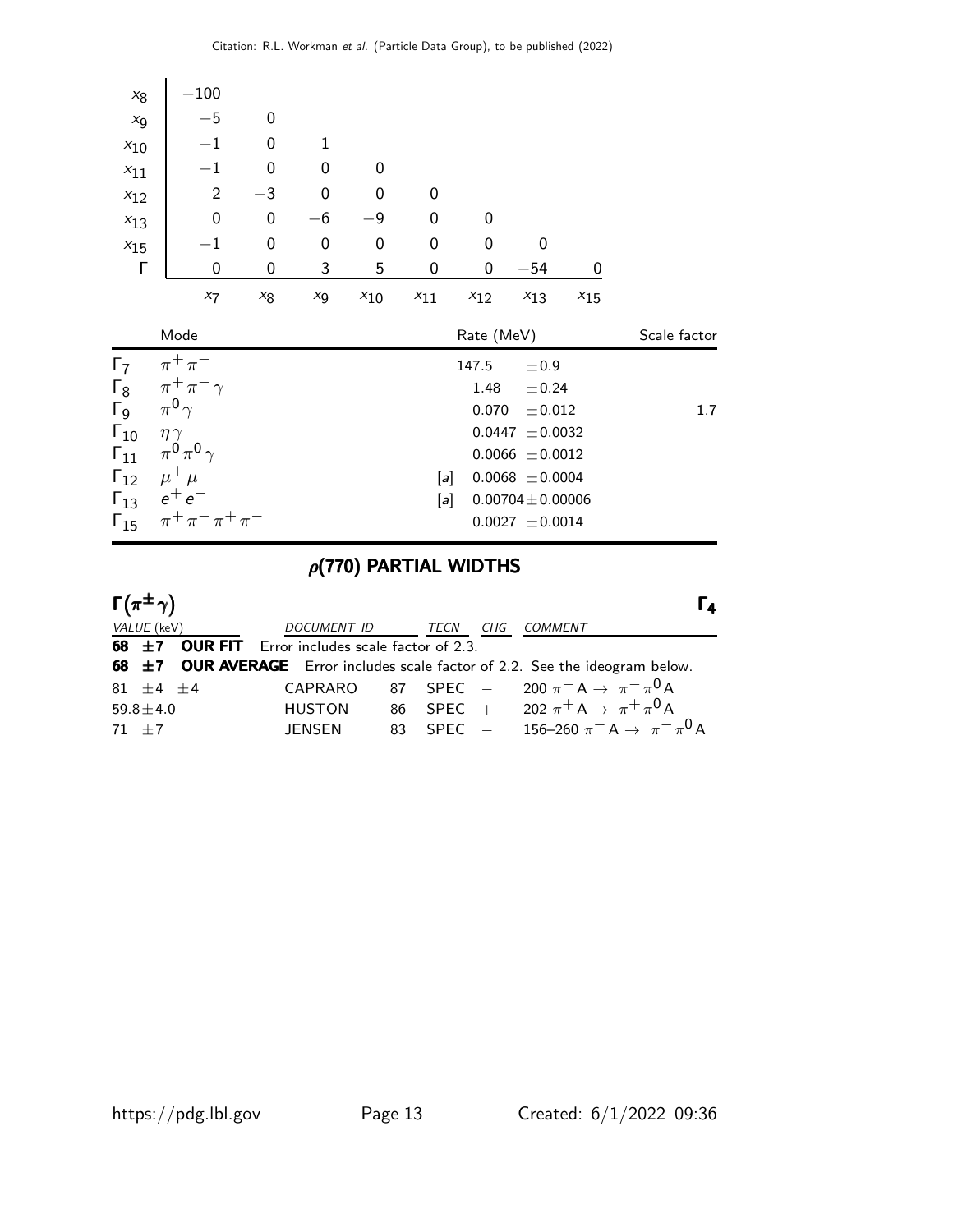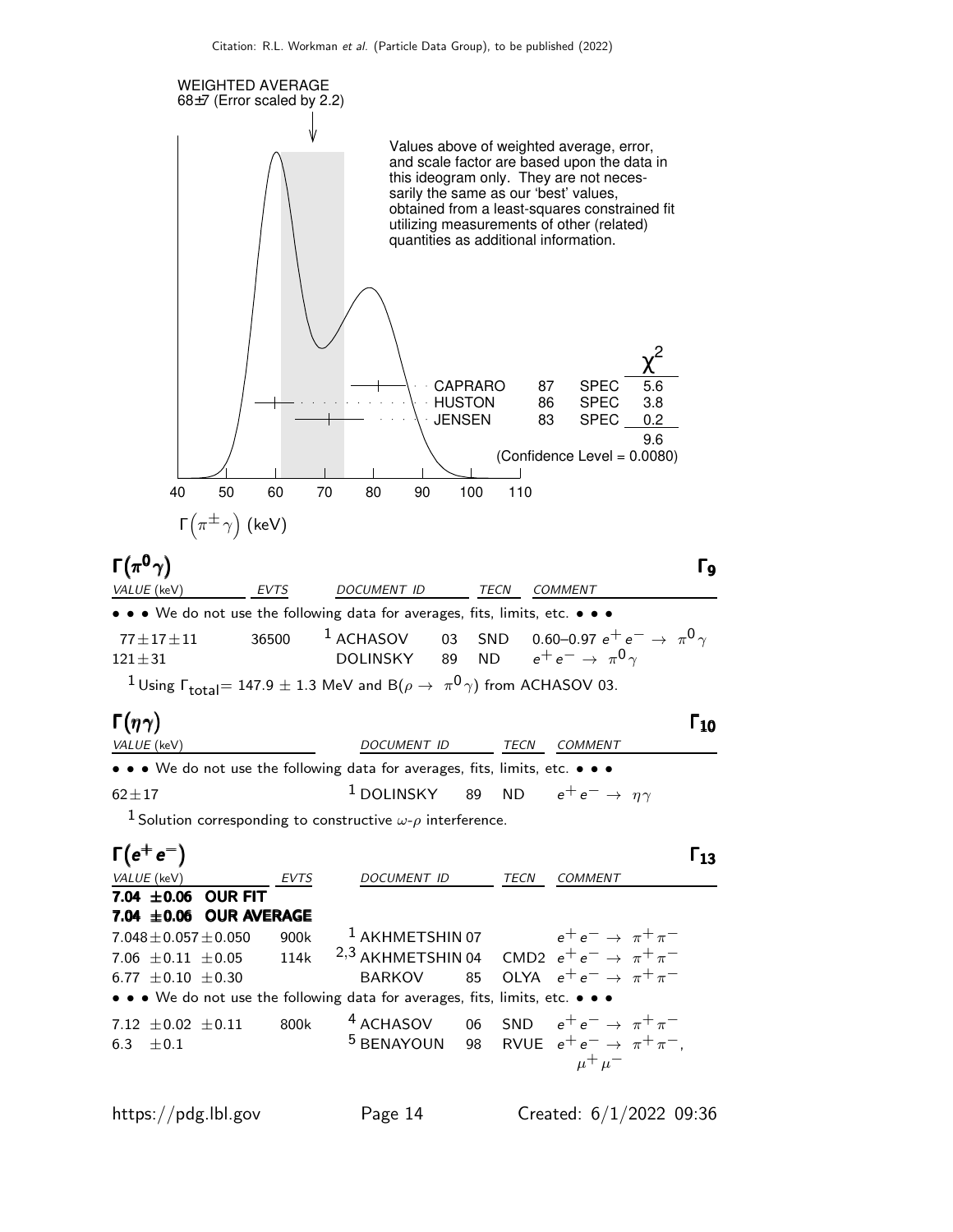<sup>1</sup> A combined fit of AKHMETSHIN 07, AULCHENKO 06, and AULCHENKO 05.

<sup>2</sup> Using the GOUNARIS 68 parametrization with the complex phase of the  $\rho$ - $\omega$  interference.

3 From a fit in the energy range 0.61 to 0.96 GeV. Update of AKHMETSHIN 02.

4 Supersedes ACHASOV 05A.

5 Using the data of BARKOV 85 in the hidden local symmetry model.

| $\Gamma(\pi^+\pi^-\pi^+\pi^-)$ |             |                                                                               |      |                | $\mathsf{r}_{15}$ |
|--------------------------------|-------------|-------------------------------------------------------------------------------|------|----------------|-------------------|
| <i>VALUE</i> (keV)             | <i>EVTS</i> | <i>DOCUMENT ID</i>                                                            | TECN | <i>COMMENT</i> |                   |
|                                |             | • • • We do not use the following data for averages, fits, limits, etc. • • • |      |                |                   |
| $2.8 \pm 1.4 \pm 0.5$          | 153         | AKHMETSHIN 00 CMD2 0.6–0.97 $e^+e^- \rightarrow$<br>$\pi^+\pi^-\pi^+\pi^-$    |      |                |                   |

# $\rho$ (770) Γ $(e^+e^-)$ Γ(i)/Γ $^2$ (total)

| $\Gamma(e^+e^-)/\Gamma_{\text{total}} \times \Gamma(\pi^+\pi^-)/\Gamma_{\text{total}}$ |  |                    | $\Gamma_{13}/\Gamma \times \Gamma_{7}/\Gamma$ |             |                                                                                                  |
|----------------------------------------------------------------------------------------|--|--------------------|-----------------------------------------------|-------------|--------------------------------------------------------------------------------------------------|
| VALUE (units $10^{-5}$ ) EVTS                                                          |  | <b>DOCUMENT ID</b> |                                               | <b>TECN</b> | COMMENT                                                                                          |
| 4.89 $\pm$ 0.04 OUR AVERAGE                                                            |  |                    |                                               |             |                                                                                                  |
| $4.889 \pm 0.015 \pm 0.039$                                                            |  |                    |                                               |             | <sup>1</sup> ACHASOV 21 SND $e^+e^- \rightarrow \pi^+\pi^-$                                      |
| $4.876\pm0.023\pm0.064$                                                                |  |                    |                                               |             | 800k <sup>2,3</sup> ACHASOV 06 SND $e^+e^- \rightarrow \pi^+\pi^-$                               |
| • • • We do not use the following data for averages, fits, limits, etc. • • •          |  |                    |                                               |             |                                                                                                  |
| 4.72 $\pm$ 0.02                                                                        |  |                    |                                               |             | <sup>4</sup> BENAYOUN 10 RVUE 0.4-1.05 $e^+e^-$                                                  |
|                                                                                        |  |                    |                                               |             | I Example fit of the exact section in the energy range 0.525 $\lt$ $\sqrt{2}$ $\lt$ 0.002 CeV no |

 $^1$  From a fit of the cross section in the energy range 0.525  $<$   $\sqrt{s}$   $<$  0.883 GeV parameterized by the sum of the Breit-Wigner amplitudes for the  $\rho(770)$ ,  $\omega$  and  $\rho(1450)$ resonances.

2 Supersedes ACHASOV 05A.

 $3A$  fit of the SND data from 400 to 1000 MeV using parameters of the  $\rho(1450)$  and  $\rho(1700)$  from a fit of the data of BARKOV 85, BISELLO 89 and ANDERSON 00A.  $^4$  A simultaneous fit of  $e^+e^-\rightarrow \pi^+\pi^-, \pi^+\pi^-\pi^0, \pi^0\gamma, \eta\gamma$  data.

# $\Gamma(e^+e^-)/\Gamma_{\text{total}} \times \Gamma(\eta \gamma)/\Gamma_{\text{total}}$  Γ<sub>13</sub>/Γ  $\times$  Γ<sub>10</sub>/Γ

 $\Gamma_{13}/\Gamma \times \Gamma_{10}/\Gamma$ 

| VALUE (units $10^{-8}$ ) EVTS                                                 |       | <b>DOCUMENT ID</b>                                                 | <b>TECN</b> | <i>COMMENT</i>                                                                                                                  |
|-------------------------------------------------------------------------------|-------|--------------------------------------------------------------------|-------------|---------------------------------------------------------------------------------------------------------------------------------|
| $1.42 \pm 0.10$ OUR FIT                                                       |       |                                                                    |             |                                                                                                                                 |
| $1.45 \pm 0.12$ OUR AVERAGE                                                   |       |                                                                    |             |                                                                                                                                 |
| $1.32 \pm 0.14 \pm 0.08$                                                      | 33k   |                                                                    |             | <sup>1</sup> ACHASOV 07B SND 0.6-1.38 $e^+e^- \rightarrow \eta \gamma$                                                          |
| $1.50 \pm 0.65 \pm 0.09$                                                      | 17.4k |                                                                    |             | <sup>2</sup> AKHMETSHIN 05 CMD2 0.60-1.38 $e^+e^- \rightarrow \eta \gamma$                                                      |
| $1.61 \pm 0.20 \pm 0.11$ 23k                                                  |       | 3,4 AKHMETSHIN 01B CMD2 $e^+e^- \rightarrow \eta \gamma$           |             |                                                                                                                                 |
| $1.85 \pm 0.49$                                                               |       | <sup>5</sup> DOLINSKY 89 ND $e^+e^- \rightarrow \eta \gamma$       |             |                                                                                                                                 |
| • • • We do not use the following data for averages, fits, limits, etc. • • • |       |                                                                    |             |                                                                                                                                 |
| $1.05 \pm 0.02$                                                               |       |                                                                    |             | <sup>6</sup> BENAYOUN 10 RVUE 0.4-1.05 $e^+e^-$                                                                                 |
|                                                                               |       |                                                                    |             | <sup>1</sup> From a combined fit of $\sigma(e^+e^- \to \eta\gamma)$ with $\eta \to 3\pi^0$ and $\eta \to \pi^+\pi^-\pi^0$ , and |
|                                                                               |       |                                                                    |             | fixing B( $\eta \to 3\pi^0$ ) / B( $\eta \to \pi^+\pi^-\pi^0$ ) = 1.44 ± 0.04. Recalculated by us from the                      |
|                                                                               |       | cross section at the peak. Supersedes ACHASOV 00D and ACHASOV 06A. |             |                                                                                                                                 |

<sup>2</sup> From the  $\eta \to 2\gamma$  decay and using B $(\eta \to \gamma \gamma)$  = 39.43  $\pm$  0.26%.

 $3$  From the  $\eta \to 3\pi^0$  decay and using  $B(\eta \to 3\pi^0)$   $=(32.24 \pm 0.29) \times 10^{-2}$ .

<sup>4</sup> The combined fit from 600 to 1380 MeV taking into account  $\rho(770)$ ,  $\omega(782)$ ,  $\phi(1020)$ , and  $\rho(1450)$  (mass and width fixed at 1450 MeV and 310 MeV respectively).

 $^5$  Recalculated by us from the cross section in the peak.

 $^6$  A simultaneous fit of  $e^+e^-\,\rightarrow\,\,\pi^+\pi^-$ ,  $\pi^+\pi^-\pi^0$ ,  $\pi^0\gamma$ ,  $\eta\gamma$  data.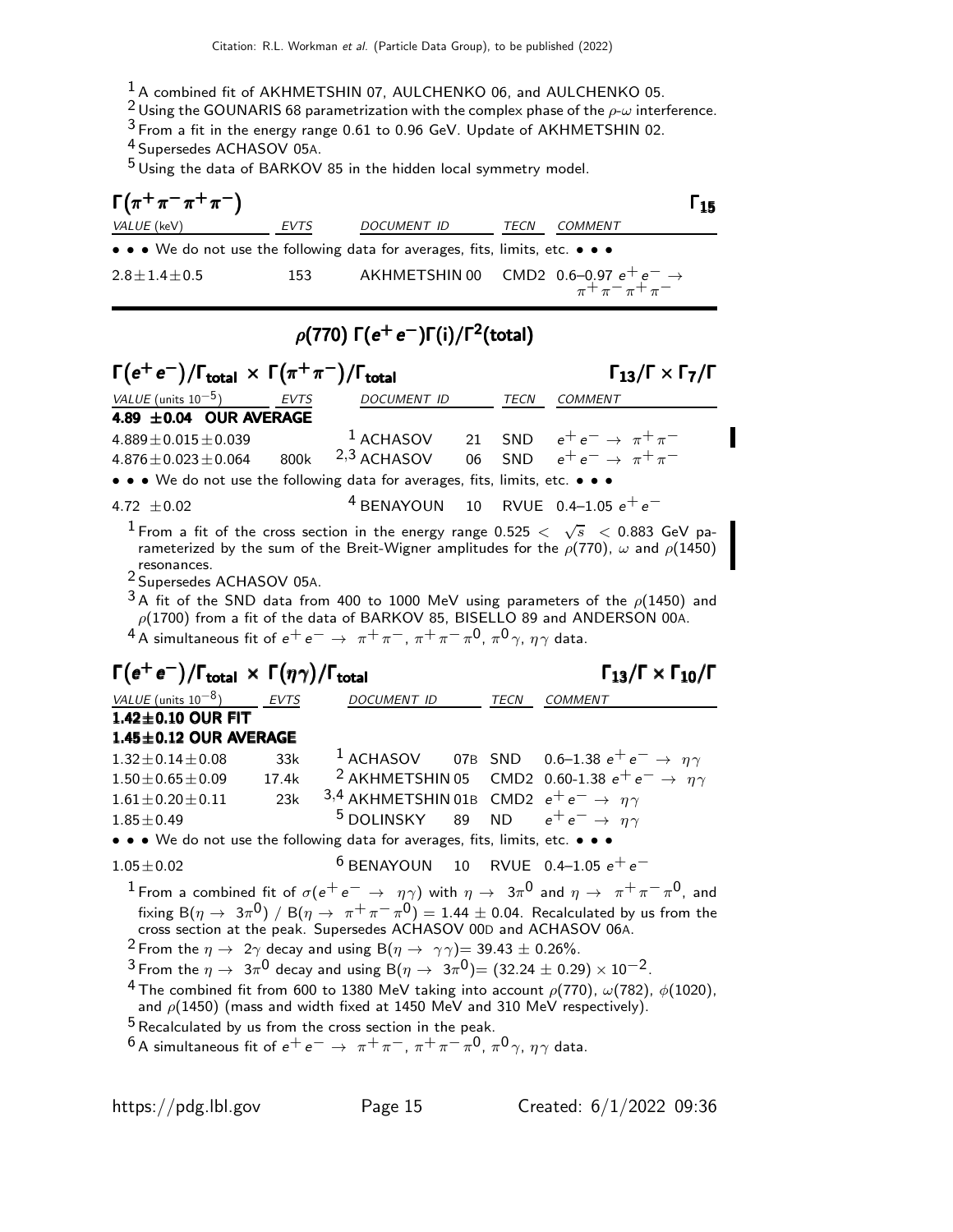

 $^1$  From the VMD model with the prho(770),  $\omega(782)$ ,  $\phi(1020)$  resonances, and an additional resonance describing the total contribution of the  $\rho(1450)$  and  $\omega(1420)$  states. Supersedes ACHASOV 03.

- 2Recalculated by us from the cross section in the peak.
- <sup>3</sup> A simultaneous fit of  $e^+e^-$  →  $\pi^+\pi^-$ ,  $\pi^+\pi^-\pi^0$ ,  $\pi^0$ γ,  $\eta\gamma$  data.
- <sup>4</sup> Using  $\sigma_{\phi} \rightarrow \pi^0 \gamma$  from ACHASOV 00 and  $m_{\rho} = 775.97$  MeV in the model with the energy-independent phase of  $\rho-\omega$  interference qual to  $(-10.2 \pm 7.0)^\circ$ .

Γ $(e^+e^-)/$ Γ $_{\rm total}~\times~$ Γ $(\pi^0\gamma)/$ Γ $_{\rm total}$  (units 10 $^{-8})$ 

## $\Gamma(e^+e^-)/\Gamma_{\text{total}} \times \Gamma(\pi^+\pi^-\pi^0)/\Gamma_{\text{total}}$  Γ<sub>13</sub>/Γ  $\times$  Γ<sub>14</sub>/Γ  $\Gamma_{13}/\Gamma \times \Gamma_{14}/\Gamma$ VALUE (units 10<sup>-9</sup>) \_\_\_\_\_\_ EVTS DOCUMENT ID TECN COMMENT • • • We do not use the following data for averages, fits, limits, etc. • • •  $0.903 \pm 0.076$  1 BENAYOUN 10 RVUE 0.4–1.05  $e^+e^-$ <br>4.58  $+2.46$   $\pm 1.56$  1.2M <sup>2</sup> ACHASOV 03D RVUE 0.44–2.00  $e^+_2e^-$ 4.58  $+2.46$   $\pm 1.56$  $^{+2.46}_{-1.64}$  ±1.56  $^{-1.2}$ M  $^{-2}$  ACHASOV  $^{-0.3}$ D RVUE 0.44–2.00  $e^+e^-\to^{+2.46}_{\pi^+\pi^-\pi^0}$ 0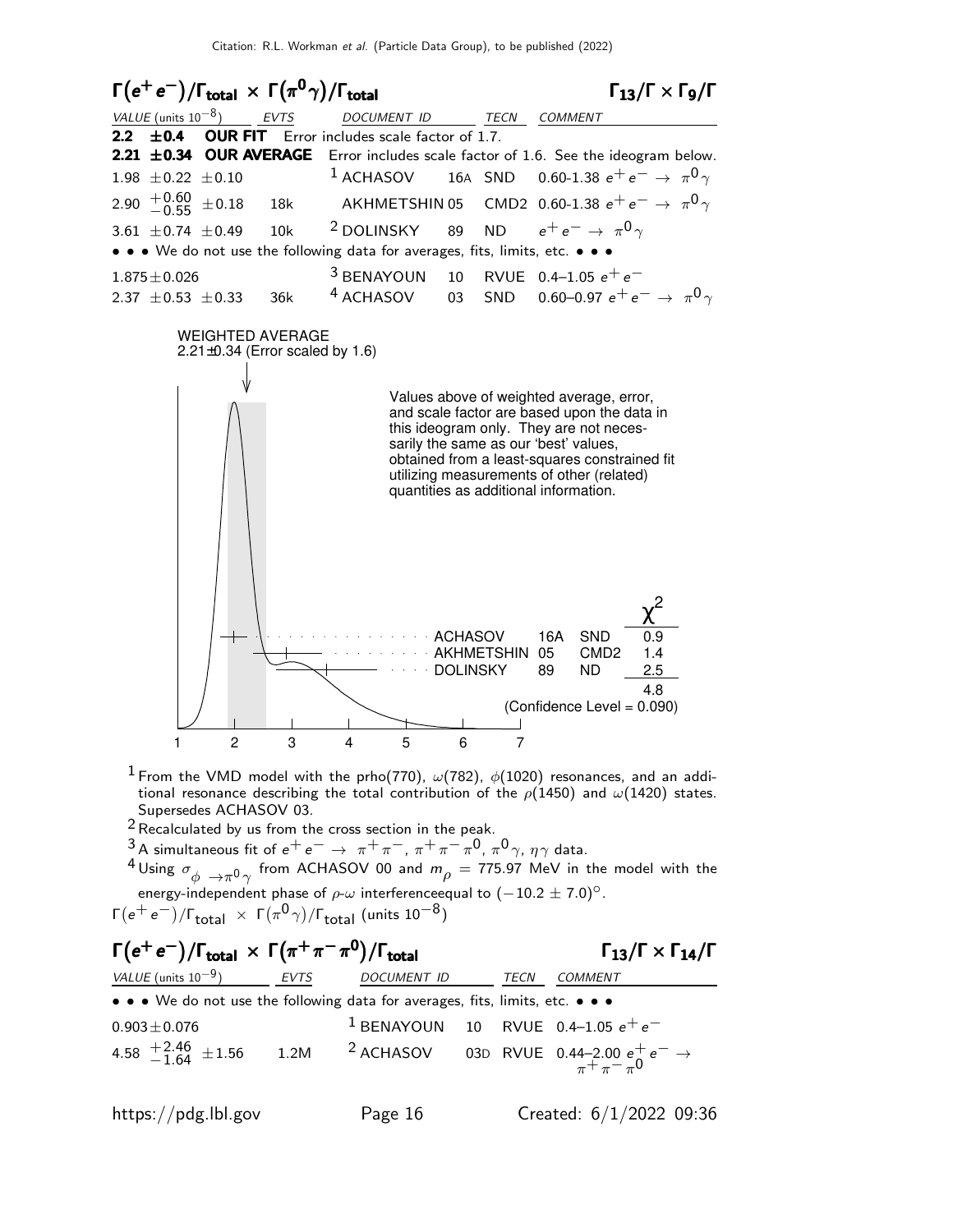1 A simultaneous fit of  $e^+e^- \rightarrow \pi^+\pi^-, \pi^+\pi^-\pi^0, \pi^0\gamma, \eta\gamma$  data.  $^2$ Statistical significance is less than 3  $\sigma$ .

# $\rho$ (770) BRANCHING RATIOS

| VALUE (units $10^{-4}$ )<br>$CL\%$<br>TECN<br>CHG<br>DOCUMENT ID<br><b>COMMENT</b><br>$\pi^{\pm}$ p above 2.5<br>$\pm$<br>$60$<br><b>HBC</b><br>84<br><b>FERBEL</b><br>66<br>$\Gamma(\pi^{\pm}\pi^+\pi^-\pi^0)/\Gamma(\pi\pi)$<br>VALUE (units $10^{-4}$ ) CL%<br>DOCUMENT ID<br>TECN CHG COMMENT<br>84<br>$\pi^{\pm}$ p above 2.5<br>$20$<br>$\pm$<br><b>FERBEL</b><br>66<br><b>HBC</b><br>• • • We do not use the following data for averages, fits, limits, etc. • •<br>HBC + $2.1 \pi^{+} p$<br><b>JAMES</b><br>$35 + 40$<br>66<br>$\Gamma(\pi^+\pi^-\gamma)/\Gamma_{\rm total}$<br>TECN COMMENT<br><b>VALUE</b><br>DOCUMENT ID<br>$CL\%$<br>$0.0099 \pm 0.0016$ OUR FIT<br>ND $e^+e^- \rightarrow \pi^+\pi^-\gamma$<br>$1$ DOLINSKY<br>91<br>$0.0099 \pm 0.0016$<br>• • • We do not use the following data for averages, fits, limits, etc. • •<br><sup>2</sup> VASSERMAN 88<br>ND $e^+e^- \rightarrow \pi^+\pi^-\gamma$<br>$0.0111 \pm 0.0014$<br>ND $e^+e^- \rightarrow \pi^+\pi^-\gamma$<br><sup>3</sup> VASSERMAN 88<br>90<br>< 0.005<br>$1$ Bremsstrahlung from a decay pion and for photon energy above 50 MeV. | $\Gamma_6/\Gamma_1$<br>$\Gamma_8/\Gamma$ |
|----------------------------------------------------------------------------------------------------------------------------------------------------------------------------------------------------------------------------------------------------------------------------------------------------------------------------------------------------------------------------------------------------------------------------------------------------------------------------------------------------------------------------------------------------------------------------------------------------------------------------------------------------------------------------------------------------------------------------------------------------------------------------------------------------------------------------------------------------------------------------------------------------------------------------------------------------------------------------------------------------------------------------------------------------------------------------------------------------------------------------|------------------------------------------|
|                                                                                                                                                                                                                                                                                                                                                                                                                                                                                                                                                                                                                                                                                                                                                                                                                                                                                                                                                                                                                                                                                                                            |                                          |
|                                                                                                                                                                                                                                                                                                                                                                                                                                                                                                                                                                                                                                                                                                                                                                                                                                                                                                                                                                                                                                                                                                                            |                                          |
|                                                                                                                                                                                                                                                                                                                                                                                                                                                                                                                                                                                                                                                                                                                                                                                                                                                                                                                                                                                                                                                                                                                            |                                          |
|                                                                                                                                                                                                                                                                                                                                                                                                                                                                                                                                                                                                                                                                                                                                                                                                                                                                                                                                                                                                                                                                                                                            |                                          |
|                                                                                                                                                                                                                                                                                                                                                                                                                                                                                                                                                                                                                                                                                                                                                                                                                                                                                                                                                                                                                                                                                                                            |                                          |
|                                                                                                                                                                                                                                                                                                                                                                                                                                                                                                                                                                                                                                                                                                                                                                                                                                                                                                                                                                                                                                                                                                                            |                                          |
|                                                                                                                                                                                                                                                                                                                                                                                                                                                                                                                                                                                                                                                                                                                                                                                                                                                                                                                                                                                                                                                                                                                            |                                          |
|                                                                                                                                                                                                                                                                                                                                                                                                                                                                                                                                                                                                                                                                                                                                                                                                                                                                                                                                                                                                                                                                                                                            |                                          |
|                                                                                                                                                                                                                                                                                                                                                                                                                                                                                                                                                                                                                                                                                                                                                                                                                                                                                                                                                                                                                                                                                                                            |                                          |
|                                                                                                                                                                                                                                                                                                                                                                                                                                                                                                                                                                                                                                                                                                                                                                                                                                                                                                                                                                                                                                                                                                                            |                                          |
|                                                                                                                                                                                                                                                                                                                                                                                                                                                                                                                                                                                                                                                                                                                                                                                                                                                                                                                                                                                                                                                                                                                            |                                          |
|                                                                                                                                                                                                                                                                                                                                                                                                                                                                                                                                                                                                                                                                                                                                                                                                                                                                                                                                                                                                                                                                                                                            |                                          |
| <sup>2</sup> Superseded by DOLINSKY 91.<br><sup>3</sup> Structure radiation due to quark rearrangement in the decay.                                                                                                                                                                                                                                                                                                                                                                                                                                                                                                                                                                                                                                                                                                                                                                                                                                                                                                                                                                                                       |                                          |
| $\Gamma(\pi^0\gamma)/\Gamma_{\rm total}$                                                                                                                                                                                                                                                                                                                                                                                                                                                                                                                                                                                                                                                                                                                                                                                                                                                                                                                                                                                                                                                                                   | Г <sub>9</sub> /Г                        |
| VALUE (units $10^{-4}$ )<br><b>EVTS</b><br>DOCUMEN <u>T ID</u><br>TECN<br><b>COMMENT</b>                                                                                                                                                                                                                                                                                                                                                                                                                                                                                                                                                                                                                                                                                                                                                                                                                                                                                                                                                                                                                                   |                                          |
| • • • We do not use the following data for averages, fits, limits, etc. • • •                                                                                                                                                                                                                                                                                                                                                                                                                                                                                                                                                                                                                                                                                                                                                                                                                                                                                                                                                                                                                                              |                                          |
| <sup>1</sup> ACHASOV 16A SND 0.60-1.38 $e^+e^- \rightarrow \pi^0 \gamma$<br>$4.20 \pm 0.52$                                                                                                                                                                                                                                                                                                                                                                                                                                                                                                                                                                                                                                                                                                                                                                                                                                                                                                                                                                                                                                |                                          |
| $6.21 + 1.28 + 0.39$<br><sup>2,3</sup> AKHMETSHIN 05 CMD2 0.60-1.38 $e^+e^- \rightarrow \pi^0 \gamma$<br>18k                                                                                                                                                                                                                                                                                                                                                                                                                                                                                                                                                                                                                                                                                                                                                                                                                                                                                                                                                                                                               |                                          |
| $3,4$ ACHASOV 03<br>0.60–0.97 $e^+e^- \rightarrow \pi^0 \gamma$<br>SND<br>36k<br>$5.22 \pm 1.17 \pm 0.75$                                                                                                                                                                                                                                                                                                                                                                                                                                                                                                                                                                                                                                                                                                                                                                                                                                                                                                                                                                                                                  |                                          |
| <sup>5</sup> BENAYOUN 96<br>RVUE 0.54-1.04 $e^+e^- \rightarrow \pi^0 \gamma$<br>6.8 $\pm 1.7$                                                                                                                                                                                                                                                                                                                                                                                                                                                                                                                                                                                                                                                                                                                                                                                                                                                                                                                                                                                                                              |                                          |
| $3$ DOLINSKY<br>$e^+e^- \rightarrow \pi^0 \gamma$<br>89<br><b>ND</b><br>7.9 $\pm 2.0$                                                                                                                                                                                                                                                                                                                                                                                                                                                                                                                                                                                                                                                                                                                                                                                                                                                                                                                                                                                                                                      |                                          |
| <sup>1</sup> Using B( $\rho \rightarrow e^+e^-$ ) from PDG 15. Supersedes ACHASOV 03.<br><sup>2</sup> Using B( $\rho \rightarrow e^+e^-$ ) = (4.67 $\pm$ 0.09) × 10 <sup>-5</sup> .<br><sup>3</sup> Not independent of the corresponding $\Gamma(e^+e^-) \times \Gamma(\pi^0\gamma)/\Gamma_{total}^2$ .<br><sup>4</sup> Using B( $\rho \rightarrow e^+e^-$ ) = (4.54 ± 0.10) × 10 <sup>-5</sup> .<br><sup>5</sup> Beanalysis of DRUZHININ 84 DOUNSKY 80 and DOUNSKY 01 taking into account                                                                                                                                                                                                                                                                                                                                                                                                                                                                                                                                                                                                                                 |                                          |

<sup>5</sup> Reanalysis of DRUZHININ 84, DOLINSKY 89, and DOLINSKY 91 taking into account a triangle anomaly contribution.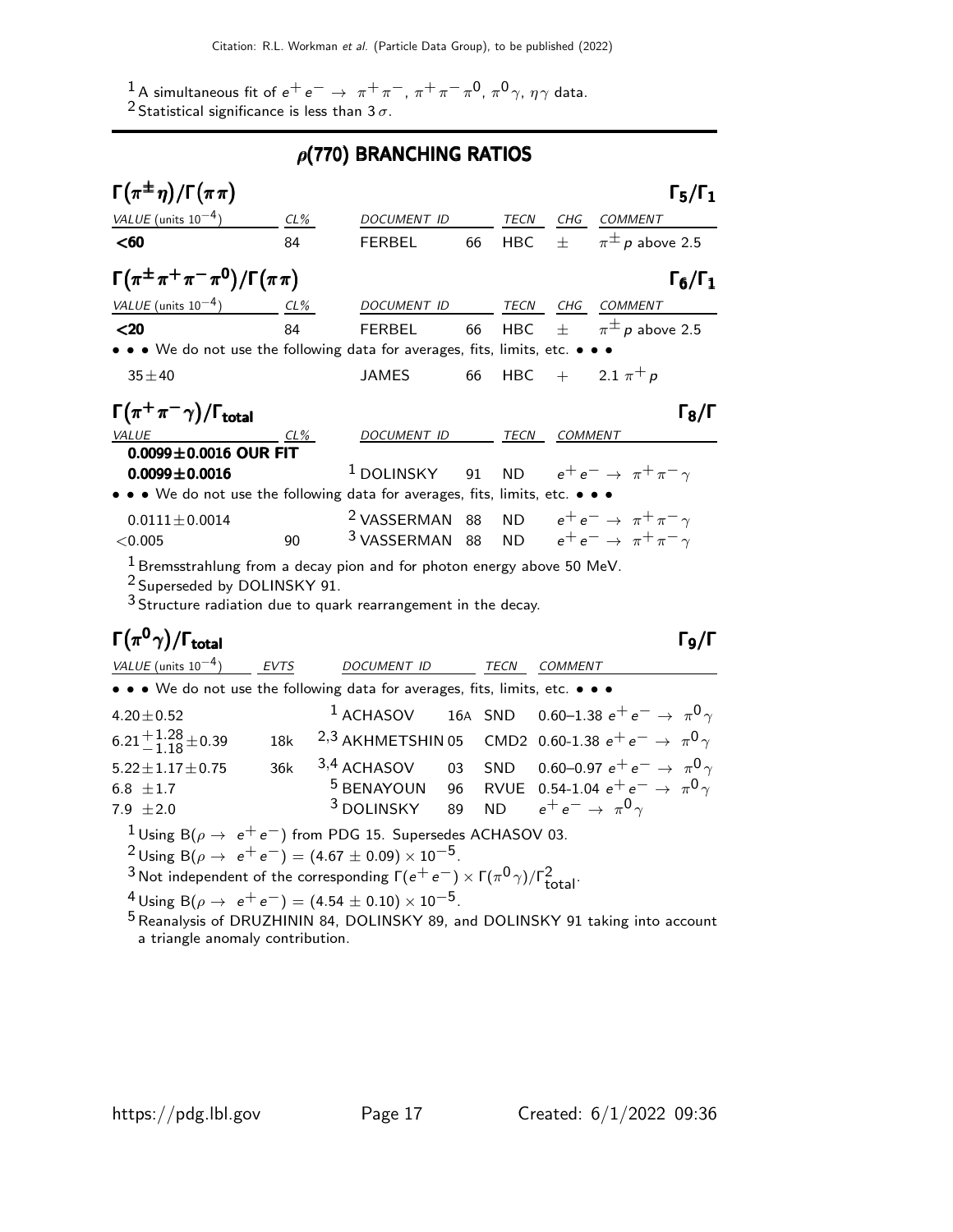| $\Gamma(\eta\gamma)/\Gamma_{\rm total}$                                                                                                                                                                                                                                                                                                                                                                                                                                                                                                                                                                                                                                                                                                                                                                                                                                                                                                                                                                                                                                                                                                                                                                                                                                 |                                      |                         | $\Gamma_{10}/\Gamma$                                                                                                                                                                                                                                                                                                                                                               |  |  |  |
|-------------------------------------------------------------------------------------------------------------------------------------------------------------------------------------------------------------------------------------------------------------------------------------------------------------------------------------------------------------------------------------------------------------------------------------------------------------------------------------------------------------------------------------------------------------------------------------------------------------------------------------------------------------------------------------------------------------------------------------------------------------------------------------------------------------------------------------------------------------------------------------------------------------------------------------------------------------------------------------------------------------------------------------------------------------------------------------------------------------------------------------------------------------------------------------------------------------------------------------------------------------------------|--------------------------------------|-------------------------|------------------------------------------------------------------------------------------------------------------------------------------------------------------------------------------------------------------------------------------------------------------------------------------------------------------------------------------------------------------------------------|--|--|--|
| VALUE (units $10^{-4}$ ) EVTS                                                                                                                                                                                                                                                                                                                                                                                                                                                                                                                                                                                                                                                                                                                                                                                                                                                                                                                                                                                                                                                                                                                                                                                                                                           | DOCUMENT ID                          | TECN                    | CHG COMMENT                                                                                                                                                                                                                                                                                                                                                                        |  |  |  |
| 3.00±0.21 OUR FIT                                                                                                                                                                                                                                                                                                                                                                                                                                                                                                                                                                                                                                                                                                                                                                                                                                                                                                                                                                                                                                                                                                                                                                                                                                                       |                                      |                         |                                                                                                                                                                                                                                                                                                                                                                                    |  |  |  |
| $2.90 \pm 0.32$ OUR AVERAGE                                                                                                                                                                                                                                                                                                                                                                                                                                                                                                                                                                                                                                                                                                                                                                                                                                                                                                                                                                                                                                                                                                                                                                                                                                             |                                      |                         |                                                                                                                                                                                                                                                                                                                                                                                    |  |  |  |
| $2.79 \pm 0.34 \pm 0.03$<br>33k<br>3.6 $\pm 0.9$                                                                                                                                                                                                                                                                                                                                                                                                                                                                                                                                                                                                                                                                                                                                                                                                                                                                                                                                                                                                                                                                                                                                                                                                                        | $^1$ ACHASOV<br><sup>2</sup> ANDREWS | 07B SND<br>77<br>CNTR 0 | 0.6–1.38 $e^+e^- \rightarrow \eta \gamma$<br>6.7-10 $\gamma$ Cu                                                                                                                                                                                                                                                                                                                    |  |  |  |
| • • • We do not use the following data for averages, fits, limits, etc. • • •                                                                                                                                                                                                                                                                                                                                                                                                                                                                                                                                                                                                                                                                                                                                                                                                                                                                                                                                                                                                                                                                                                                                                                                           |                                      |                         |                                                                                                                                                                                                                                                                                                                                                                                    |  |  |  |
| 17.4k<br>$3.21 \pm 1.39 \pm 0.20$                                                                                                                                                                                                                                                                                                                                                                                                                                                                                                                                                                                                                                                                                                                                                                                                                                                                                                                                                                                                                                                                                                                                                                                                                                       | 3,4 AKHMETSHIN 05                    | CMD <sub>2</sub>        | 0.60-1.38 $e^+e^- \rightarrow \eta \gamma$                                                                                                                                                                                                                                                                                                                                         |  |  |  |
| $3.39 \pm 0.42 \pm 0.23$                                                                                                                                                                                                                                                                                                                                                                                                                                                                                                                                                                                                                                                                                                                                                                                                                                                                                                                                                                                                                                                                                                                                                                                                                                                | 2,5,6 AKHMETSHIN 01B CMD2            |                         | $e^+e^- \rightarrow \eta \gamma$                                                                                                                                                                                                                                                                                                                                                   |  |  |  |
| $1.9 \begin{array}{c} +0.6 \\ -0.8 \end{array}$                                                                                                                                                                                                                                                                                                                                                                                                                                                                                                                                                                                                                                                                                                                                                                                                                                                                                                                                                                                                                                                                                                                                                                                                                         | <sup>7</sup> BENAYOUN                | 96 RVUE                 | 0.54-1.04 $e^+e^- \rightarrow \eta \gamma$                                                                                                                                                                                                                                                                                                                                         |  |  |  |
| 4.0 $\pm 1.1$                                                                                                                                                                                                                                                                                                                                                                                                                                                                                                                                                                                                                                                                                                                                                                                                                                                                                                                                                                                                                                                                                                                                                                                                                                                           | <sup>2,4</sup> DOLINSKY              | 89<br><b>ND</b>         | $e^+e^- \rightarrow \eta \gamma$                                                                                                                                                                                                                                                                                                                                                   |  |  |  |
|                                                                                                                                                                                                                                                                                                                                                                                                                                                                                                                                                                                                                                                                                                                                                                                                                                                                                                                                                                                                                                                                                                                                                                                                                                                                         |                                      |                         | $^1$ ACHASOV 07B reports $[\Gamma(\rho(770) \rightarrow \eta\gamma)/\Gamma_{\rm total}]\times [B(\rho(770) \rightarrow e^+e^-)] =$                                                                                                                                                                                                                                                 |  |  |  |
| $(1.32 \pm 0.14 \pm 0.08) \times 10^{-8}$ which we divide by our best value B( $\rho(770) \rightarrow e^+e^-$ )<br>$=$ (4.72 $\pm$ 0.05) $\times$ 10 <sup>-5</sup> . Our first error is their experiment's error and our second<br>error is the systematic error from using our best value. Supersedes ACHASOV 00D and<br>ACHASOV 06A.<br><sup>2</sup> Solution corresponding to constructive $\omega$ - $\rho$ interference.<br>$3$ Using B( $\rho \to e^+e^-$ ) = (4.67 $\pm$ 0.09) × 10 <sup>-5</sup> and B( $\eta \to \gamma \gamma$ ) = 39.43 $\pm$ 0.26%.<br><sup>4</sup> Not independent of the corresponding $\Gamma(e^+e^-) \times \Gamma(\eta \gamma)/\Gamma_{total}^2$ .<br><sup>5</sup> The combined fit from 600 to 1380 MeV taking into account $\rho(770)$ , $\omega(782)$ , $\phi(1020)$ ,<br>and $\rho$ (1450) (mass and width fixed at 1450 MeV and 310 MeV respectively).<br>$6$ Using B( $\rho \rightarrow e^+e^-$ ) = (4.75 $\pm$ 0.10) × 10 <sup>-5</sup> from AKHMETSHIN 02 and B( $\eta \rightarrow$<br>$(3\pi^0)$ = $(32.24 \pm 0.29) \times 10^{-2}$ .<br><sup>7</sup> Reanalysis of DRUZHININ 84, DOLINSKY 89, and DOLINSKY 91 taking into account<br>a triangle anomaly contribution. Constructive $\rho$ - $\omega$ interference solution. |                                      |                         |                                                                                                                                                                                                                                                                                                                                                                                    |  |  |  |
| $\Gamma(\pi^0\pi^0\gamma)/\Gamma_{\rm total}$                                                                                                                                                                                                                                                                                                                                                                                                                                                                                                                                                                                                                                                                                                                                                                                                                                                                                                                                                                                                                                                                                                                                                                                                                           |                                      |                         | $\Gamma_{11}/\Gamma$                                                                                                                                                                                                                                                                                                                                                               |  |  |  |
| VALUE (units<br><b>EVTS</b><br>$10^{-5}$                                                                                                                                                                                                                                                                                                                                                                                                                                                                                                                                                                                                                                                                                                                                                                                                                                                                                                                                                                                                                                                                                                                                                                                                                                | <b>DOCUMENT ID</b>                   | <b>TECN</b>             | <b>COMMENT</b>                                                                                                                                                                                                                                                                                                                                                                     |  |  |  |
| 4.5±0.8 OUR FIT                                                                                                                                                                                                                                                                                                                                                                                                                                                                                                                                                                                                                                                                                                                                                                                                                                                                                                                                                                                                                                                                                                                                                                                                                                                         |                                      |                         |                                                                                                                                                                                                                                                                                                                                                                                    |  |  |  |
| 4.5 $^{+0.9}_{-0.8}$ OUR AVERAGE                                                                                                                                                                                                                                                                                                                                                                                                                                                                                                                                                                                                                                                                                                                                                                                                                                                                                                                                                                                                                                                                                                                                                                                                                                        |                                      |                         |                                                                                                                                                                                                                                                                                                                                                                                    |  |  |  |
| $5.2 + 1.5 + 0.6$<br>190                                                                                                                                                                                                                                                                                                                                                                                                                                                                                                                                                                                                                                                                                                                                                                                                                                                                                                                                                                                                                                                                                                                                                                                                                                                |                                      |                         | $^1$ AKHMETSHIN 04B CMD2 0.6–0.97 $e^+ \, e^- \rightarrow \, \pi^0 \, \pi^0 \, \gamma$                                                                                                                                                                                                                                                                                             |  |  |  |
| 4.1 $\pm \begin{matrix} 1.0 \\ -0.9 \end{matrix}$ $\pm$ 0.3<br>295                                                                                                                                                                                                                                                                                                                                                                                                                                                                                                                                                                                                                                                                                                                                                                                                                                                                                                                                                                                                                                                                                                                                                                                                      | <sup>2</sup> ACHASOV                 |                         | 02F SND 0.36-0.97 $e^+e^- \rightarrow \pi^0 \pi^0 \gamma$                                                                                                                                                                                                                                                                                                                          |  |  |  |
| • • • We do not use the following data for averages, fits, limits, etc. • • •                                                                                                                                                                                                                                                                                                                                                                                                                                                                                                                                                                                                                                                                                                                                                                                                                                                                                                                                                                                                                                                                                                                                                                                           |                                      |                         |                                                                                                                                                                                                                                                                                                                                                                                    |  |  |  |
| $4.8^{+3.4}_{-1.8}$ ± 0.5<br>63                                                                                                                                                                                                                                                                                                                                                                                                                                                                                                                                                                                                                                                                                                                                                                                                                                                                                                                                                                                                                                                                                                                                                                                                                                         |                                      |                         | <sup>3</sup> ACHASOV 00G SND $e^+e^- \rightarrow \pi^0 \pi^0 \gamma$                                                                                                                                                                                                                                                                                                               |  |  |  |
| $(2.0\frac{+1.1}{-0.9} \pm 0.3) \times 10^{-5}$ differing from zero by 2.0 standard deviations.                                                                                                                                                                                                                                                                                                                                                                                                                                                                                                                                                                                                                                                                                                                                                                                                                                                                                                                                                                                                                                                                                                                                                                         |                                      |                         | $^1$ This branching ratio includes the conventional VMD mechanism $\rho\to\ \omega\pi^0$ , $\omega\to\ \pi^0\gamma$ ,<br>and the new decay mode $\rho\,\rightarrow\,\,$ $f_0(500)\,\gamma,\,\,f_0(500)\,\rightarrow\,\,\,\pi^0\,\pi^0$ with a branching ratio<br>$^2$ This branching ratio includes the conventional VMD mechanism $\rho\to~\omega\pi^0$ , $\omega\to~\pi^0\gamma$ |  |  |  |

and the new decay mode  $\rho \to ~ ~f_0(500) \, \gamma,~f_0(500) \to~ \pi^0 \, \pi^0$  with a branching ratio  $(1.9 + 0.9)$  $^{+0.9}_{-0.8}\pm$  0.4)  $\times$   $10^{-5}$  differing from zero by 2.4 standard deviations. Supersedes<br>44.50V 006 ACHASOV 00G.<br><sup>3</sup> Superseded by ACHASOV 02F.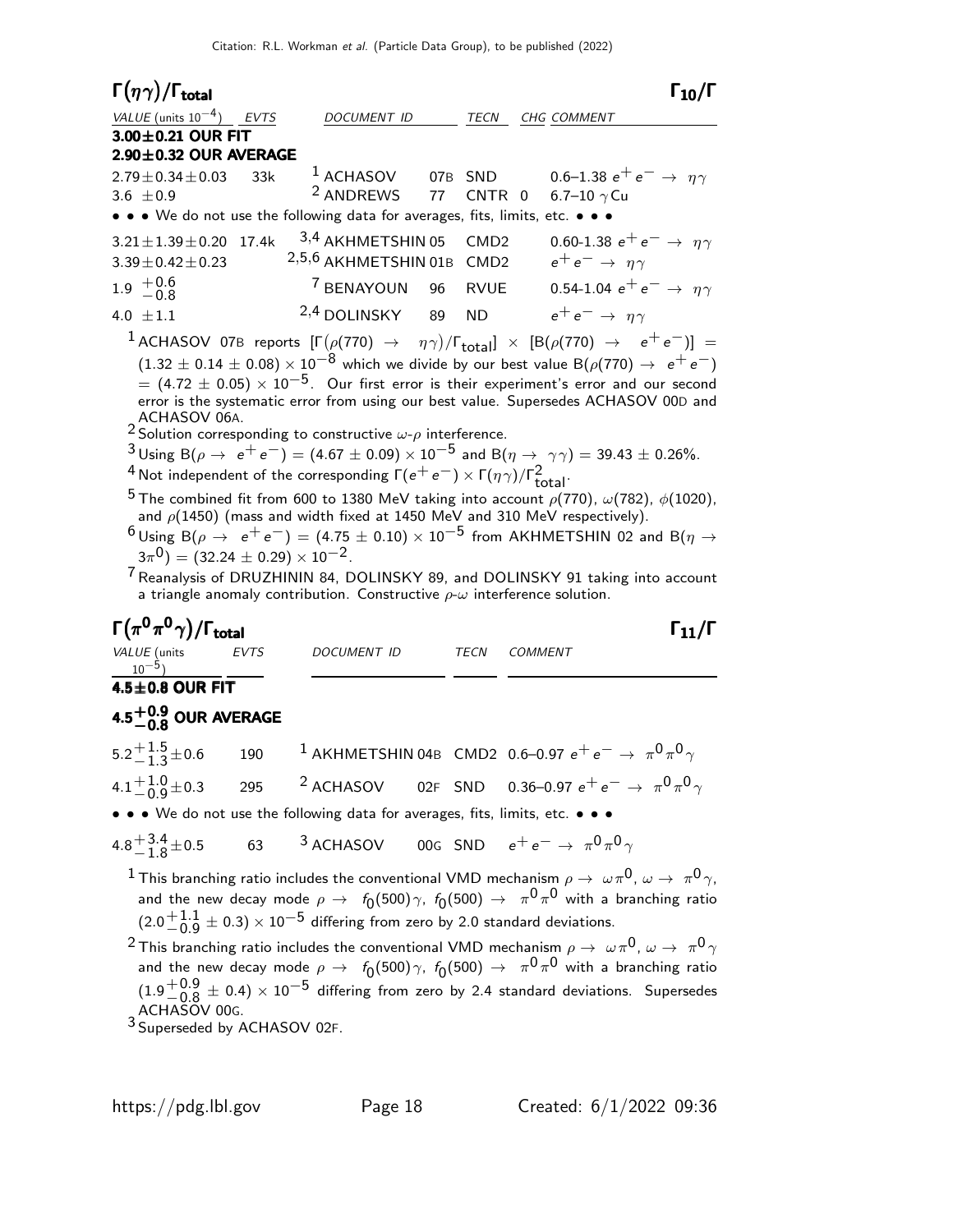Citation: R.L. Workman et al. (Particle Data Group), to be published (2022)

| $\Gamma(\mu^+\mu^-)/\Gamma(\pi^+\pi^-)$                                       |                                                          |      | $\Gamma_{12}/\Gamma_7$                                        |  |
|-------------------------------------------------------------------------------|----------------------------------------------------------|------|---------------------------------------------------------------|--|
| VALUE (units $10^{-5}$ )                                                      | <i>DOCUMENT ID</i>                                       | TECN | <b>COMMENT</b>                                                |  |
| $4.60 \pm 0.28$ OUR FIT                                                       |                                                          |      |                                                               |  |
| 4.6 $\pm 0.2$ $\pm 0.2$                                                       |                                                          |      | ANTIPOV 89 SIGM $\pi^-$ Cu $\rightarrow \mu^+ \mu^- \pi^-$ Cu |  |
| • • • We do not use the following data for averages, fits, limits, etc. • • • |                                                          |      |                                                               |  |
| $8.2 \frac{+1.6}{-3.6}$                                                       |                                                          |      | <sup>1</sup> ROTHWELL 69 CNTR Photoproduction                 |  |
| $5.6 \pm 1.5$                                                                 | <sup>2</sup> WEHMANN 69 OSPK 12 $\pi$ <sup>-</sup> C, Fe |      |                                                               |  |
| 9.7 $\frac{+3.1}{-3.3}$                                                       | 3,4 HYAMS 67 OSPK 11 $\pi$ <sup>-</sup> Li, H            |      |                                                               |  |

<sup>1</sup> Possibly large  $\rho$ - $\omega$  interference leads us to increase the minus error.

- <sup>2</sup> Result contains  $11 \pm 11$ % correction using SU(3) for central value. The error on the correction takes account of possible  $\rho$ - $\omega$  interference and the upper limit agrees with the upper limit of  $\omega \to \mu^+ \mu^-$  from this experiment.
- $3$  But he even enlarges his error to take residual  $\omega$  contamination into account. Since his value is high, seems the other experiments also can't have too many  $\omega$ 's. But maybe Hyams has additional  $\mu$ 's from  $\rho \to \pi \pi$ , decaying  $\pi$ 's.

<sup>4</sup> HYAMS 67's mass resolution is 20 MeV. The  $\omega$  region was excluded.

# $\Gamma(e^+e^-)/\Gamma(\pi\pi)$   $\Gamma_{13}/\Gamma_1$

 $VALU E$  (units 10<sup>-4</sup>) DOCUMENT ID TECN COMMENT • • • We do not use the following data for averages, fits, limits, etc. •  $1.2$  BENAKSAS 72 OSPK  $e^+e^-$ 

 $0.40\pm0.05$  1,2 BENAKSAS 72 OSPK  $e^+e^- \rightarrow \pi^+\pi^-$ 

 $\frac{1}{\epsilon}$  The  $\rho'$  contribution is not taken into account.

2 Barkov excludes Auslender and Benaksas for large statistical and systematic errors.

Γ π <sup>+</sup> π − π 0 Γ /Γtotal Γ14/Γ π <sup>+</sup> π − π 0 Γ /ΓtotalΓ14/Γ <sup>+</sup> π<sup>−</sup> <sup>0</sup> Γ /Γtotal Γ14/Γ <sup>+</sup> π<sup>−</sup> <sup>0</sup> /ΓtotalΓ14/Γ VALUE (units 10−4 ) CL% EVTS DOCUMENT ID TECN COMMENT <sup>0</sup>.88±0.23±0.<sup>30</sup> <sup>1</sup> LEES 21<sup>B</sup> BABR 10.5 <sup>e</sup><sup>+</sup> <sup>e</sup><sup>−</sup> <sup>→</sup> π+ π− π 0 γ • • • We do not use the following data for averages, fits, limits, etc. • • • <sup>1</sup>.01+0.<sup>54</sup> <sup>−</sup>0.<sup>36</sup> <sup>±</sup>0.34 1.2M <sup>2</sup> ACHASOV 03<sup>D</sup> RVUE 0.44–2.<sup>00</sup> <sup>e</sup><sup>+</sup> <sup>e</sup><sup>−</sup> <sup>→</sup> π+ π− π 0 <sup>&</sup>lt;1.2 90 VASSERMAN 88<sup>B</sup> ND <sup>e</sup><sup>+</sup> <sup>e</sup><sup>−</sup> <sup>→</sup> <sup>π</sup><sup>+</sup> <sup>π</sup><sup>−</sup> <sup>π</sup> 0 <sup>1</sup> From the cross section for <sup>e</sup><sup>+</sup> <sup>e</sup><sup>−</sup> <sup>→</sup> <sup>π</sup><sup>+</sup> <sup>π</sup><sup>−</sup> <sup>π</sup> 0 with contributions from ρ(770), ω(782), φ(1020), ω(1420), and ω(1650). Statistical evidence is more than 6 σ. 2 Statistical significance is less than 3σ. Γ π <sup>+</sup> π − π 0 /Γ π π Γ Γ14/Γ<sup>1</sup> +− 0 /Γ Γ Γ14/Γ1 <sup>+</sup> π<sup>−</sup> <sup>0</sup> /Γ π Γ Γ14/Γ +−0 /Γ Γ14/ΓVALUE CL% DOCUMENT ID TECN CHG COMMENT • • • We do not use the following data for averages, fits, limits, etc. • • • <sup>∼</sup> <sup>0</sup>.01 BRAMON 86 RVUE 0 <sup>J</sup>/ψ <sup>→</sup> ω π<sup>0</sup> <0.01 84 1 ABRAMS 71 HBC 0 3.7 π+ p 1 Model dependent, assumes I = 1, 2, or 3 for the 3π system. Γ π <sup>+</sup> π − π <sup>+</sup> π − /Γtotal Γ15/Γ + − + − Γ total <sup>15</sup> <sup>+</sup> π<sup>−</sup> <sup>+</sup> <sup>−</sup> /Γtotal Γ15/Γ + − + − total 15 VALUE (units 10−5) CL% EVTS DOCUMENT ID TECN COMMENT

| $1.8 \pm 0.9$ OUR FIT |     |                                                                                     |
|-----------------------|-----|-------------------------------------------------------------------------------------|
| $1.8 \pm 0.9 \pm 0.3$ | 153 | AKHMETSHIN 00 CMD2 0.6-0.97 $e^+e^- \rightarrow$<br>$\pi$ + $\pi$ - $\pi$ + $\pi$ - |

https://pdg.lbl.gov Page 19 Created: 6/1/2022 09:36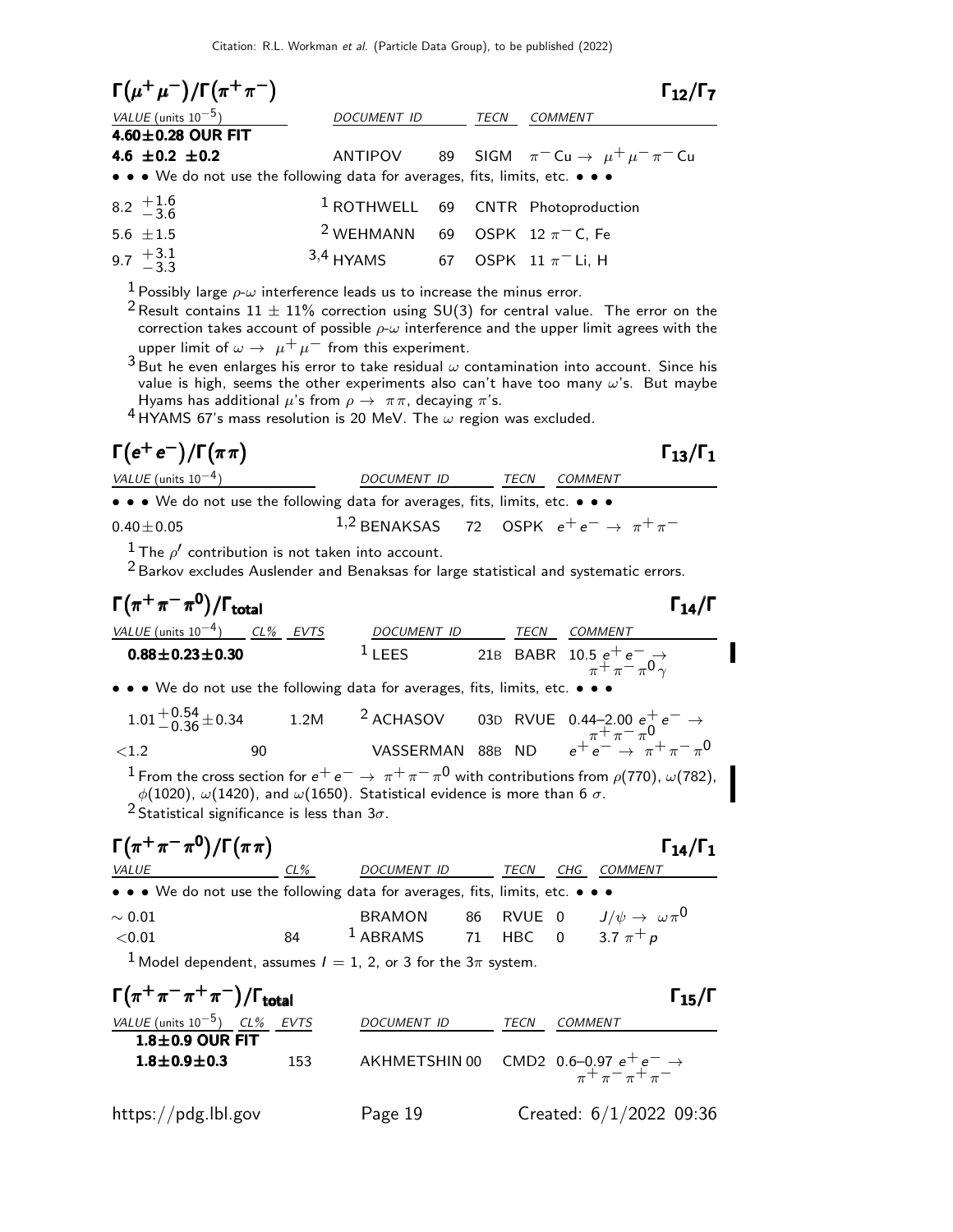• • • We do not use the following data for averages, fits, limits, etc. • • •

| $<$ 20                                                                                                                | 90     | KURDADZE 88                                                                          |    |             |                | OLYA $e^+e^- \rightarrow \pi^+ \pi^- \pi^+ \pi^-$                      |
|-----------------------------------------------------------------------------------------------------------------------|--------|--------------------------------------------------------------------------------------|----|-------------|----------------|------------------------------------------------------------------------|
| $\Gamma(\pi^+\pi^-\pi^+\pi^-)/\Gamma(\pi\pi)$                                                                         |        |                                                                                      |    |             |                | $\Gamma_{15}/\Gamma_1$                                                 |
| VALUE (units $10^{-4}$ )                                                                                              | $CL\%$ | DOCUMENT ID                                                                          |    | <b>TECN</b> | CHG            | <b>COMMENT</b>                                                         |
| $\bullet \bullet \bullet$ We do not use the following data for averages, fits, limits, etc. $\bullet \bullet \bullet$ |        |                                                                                      |    |             |                |                                                                        |
| ${<}15$                                                                                                               | 90     | ERBE                                                                                 | 69 | <b>HBC</b>  | 0              | 2.5–5.8 $\gamma p$                                                     |
| $<$ 20                                                                                                                |        | <b>CHUNG</b>                                                                         | 68 | HBC.        | 0              | 3.2,4.2 $\pi^- p$                                                      |
| $<$ 20                                                                                                                | 90     | <b>HUSON</b>                                                                         | 68 | <b>HLBC</b> | $\Omega$       | 16.0 $\pi^- p$                                                         |
| < 80                                                                                                                  |        | <b>JAMES</b>                                                                         | 66 | <b>HBC</b>  | $\Omega$       | 2.1 $\pi^{+} p$                                                        |
| $\Gamma(\pi^+\pi^-\pi^0\pi^0)/\Gamma_{\rm total}$                                                                     |        |                                                                                      |    |             |                | $\Gamma_{16}/\Gamma$                                                   |
| VALUE (units $10^{-5}$ )                                                                                              | $CL\%$ | DOCUMENT ID TECN                                                                     |    |             | <b>COMMENT</b> |                                                                        |
| $1.60 \pm 0.74 \pm 0.18$                                                                                              |        |                                                                                      |    |             |                | <sup>1</sup> ACHASOV 09A SND $e^+e^- \rightarrow \pi^+\pi^-\pi^0\pi^0$ |
| • • • We do not use the following data for averages, fits, limits, etc. • • •                                         |        |                                                                                      |    |             |                |                                                                        |
| < 4                                                                                                                   | 90     |                                                                                      |    |             |                | AULCHENKO 87C ND $e^+e^- \rightarrow \pi^+\pi^-\pi^0\pi^0$             |
| $<$ 20                                                                                                                | 90     | <b>KURDADZE</b>                                                                      |    |             |                | 86 OLYA $e^+e^- \to \pi^+\pi^-\pi^0\pi^0$                              |
|                                                                                                                       |        | <sup>1</sup> Assuming no interference between the $\rho$ and $\omega$ contributions. |    |             |                |                                                                        |

|    |                                                                            |             | $\Gamma_{17}/\Gamma$                                                                                                    |
|----|----------------------------------------------------------------------------|-------------|-------------------------------------------------------------------------------------------------------------------------|
|    |                                                                            | TECN        | COMMENT                                                                                                                 |
| 90 |                                                                            |             | ACHASOV 08 SND 0.36-0.97 $e^+e^- \rightarrow \pi^0 e^+e^-$                                                              |
|    |                                                                            |             |                                                                                                                         |
|    |                                                                            |             |                                                                                                                         |
|    | $\Gamma(\pi^0 e^+ e^-)/\Gamma_{\rm total}$<br>VALUE (units $10^{-5}$ ) CL% | DOCUMENT ID | • • • We do not use the following data for averages, fits, limits, etc. • • •<br>AKHMETSHIN 05A CMD2 0.72-0.84 $e^+e^-$ |

#### $\Gamma(\eta e^+e^-)/\Gamma_{\rm total}$  Γ<sub>18</sub>/Γ /Γ $_{\rm total}$ Γ $_{18}$ /Γ

| VALUE (units $10^{-5}$ )                                                                                                      | DOCUMENT ID                            | <i>TECN COMMENT</i> |  |
|-------------------------------------------------------------------------------------------------------------------------------|----------------------------------------|---------------------|--|
| $\bullet$ $\bullet$ $\bullet$ We do not use the following data for averages, fits, limits, etc. $\bullet$ $\bullet$ $\bullet$ |                                        |                     |  |
| <0.7                                                                                                                          | AKHMETSHIN 05A CMD2 0.72-0.84 $e^+e^-$ |                     |  |

# $\rho$ (770) REFERENCES

| ACHASOV         | 21              | JHEP 2101 113                 | M.N. Achasov et al.          |                       | (SND Collab.)    |
|-----------------|-----------------|-------------------------------|------------------------------|-----------------------|------------------|
| LEES            | 21 <sub>B</sub> | PR D104 112003                | J.P. Lees et al.             | (BABAR Collab.)       |                  |
| ANDREEV         | 20              | EPJ C80 1189                  | V. Andreev et al.            |                       | (H1 Collab.)     |
| ABLIKIM         | 18C             | PRL 120 242003                | M. Ablikim et al.            |                       | (BESIII Collab.) |
| ABLIKIM         | 17              | PRL 118 012001                | M. Ablikim et al.            |                       | (BESIII Collab.) |
| <b>BARTOS</b>   | 17              | PR D96 113004                 | E. Bartos et al.             |                       |                  |
| <b>BARTOS</b>   | 17A             | <b>IJMP A32 1750154</b>       | E. Bartos et al.             |                       |                  |
| ABLIKIM         | 16C             | PL B753 629                   | M. Ablikim et al.            |                       | (BESIII Collab.) |
| ACHASOV         | 16A             | PR D93 092001                 | M.N. Achasov et al.          |                       | (SND Collab.)    |
| PDG.            | 15              | RPP 2015 at pdg.lbl.gov       |                              |                       | (PDG Collab.)    |
| ABRAMOWICZ 12   |                 | EPJ C72 1869                  | H. Abramowicz et al.         |                       | (ZEUS Collab.)   |
| LEES            | 12G             | PR D86 032013                 | J.P. Lees <i>et al.</i>      | (BABAR Collab.)       |                  |
| AMBROSINO       | 11A             | PL B700 102                   | F. Ambrosino et al.          |                       | (KLOE Collab.)   |
| GARCIA-MAR11    |                 | PRL 107 072001                | R. Garcia-Martin et al.      |                       | (MADR, CRAC)     |
| BATLEY          | 10C             | EPJ C70 635                   | J.R. Batley <i>et al.</i>    | (CERN NA48/2 Collab.) |                  |
| <b>BENAYOUN</b> | 10              | EPJ C65 211                   | M. Benayoun et al.           |                       |                  |
| DUBNICKA        | 10              | APS 60 1                      | S. Dubnicka, A.Z. Dubnickova |                       |                  |
| <b>ACHASOV</b>  | 09A             | JETP 109 379                  | M.N. Achasov et al.          |                       | (SND Collab.)    |
|                 |                 | Translated from ZETF 136 442. |                              |                       |                  |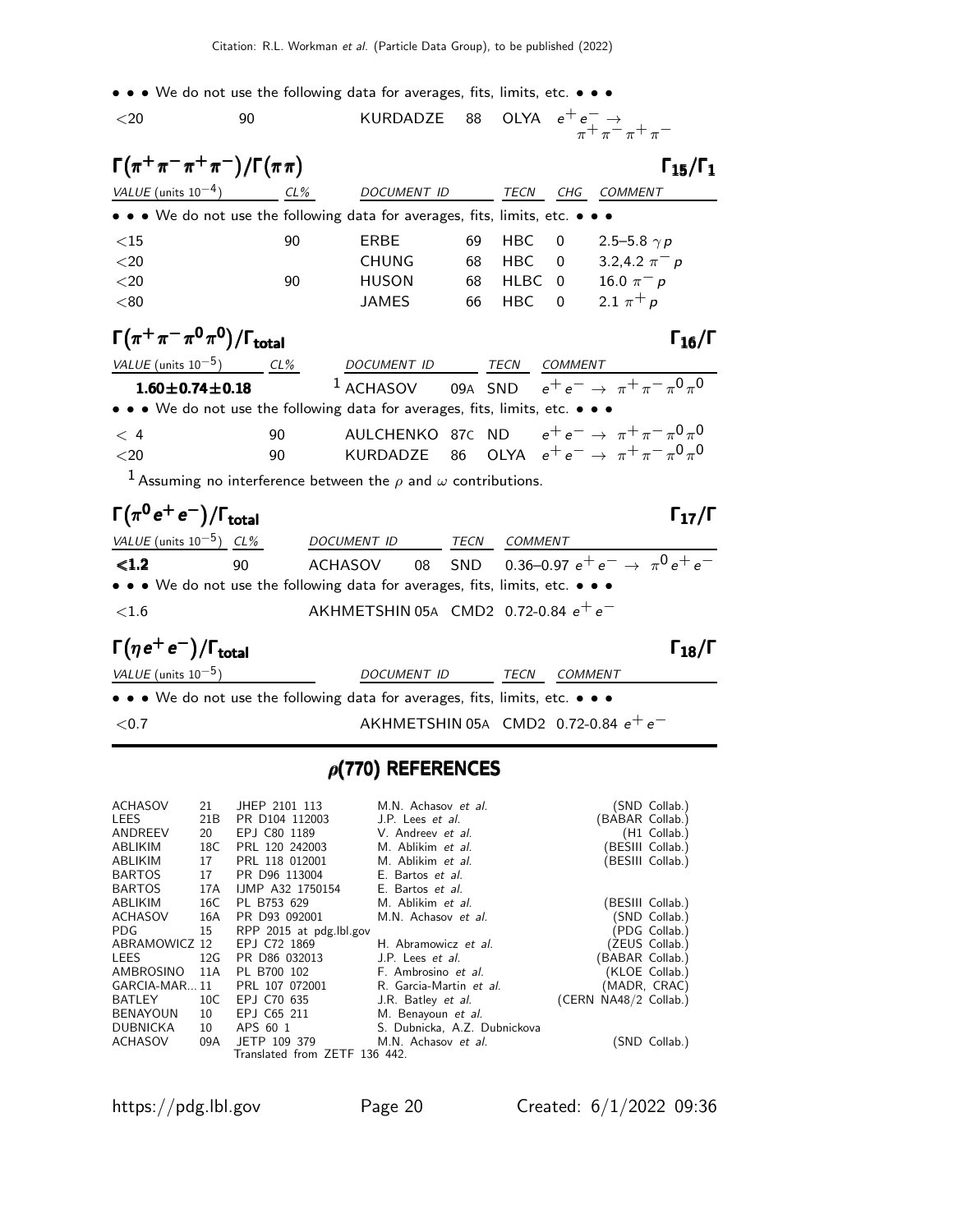| AUBERT<br>ACHASOV                | 08        | 09AS PRL 103 231801<br>JETP 107 61                   | B. Aubert et al.<br>M.N. Achasov et al.                           | (BABAR Collab.)                     |
|----------------------------------|-----------|------------------------------------------------------|-------------------------------------------------------------------|-------------------------------------|
|                                  |           | Translated from ZETF 134 80.                         |                                                                   | (SND Collab.)                       |
| <b>FUJIKAWA</b>                  | 08        | PR D78 072006                                        | M. Fujikawa et al.                                                | (BELLE Collab.)                     |
| ACHASOV                          | 07B       | PR D76 077101                                        | M.N. Achasov et al.                                               | (SND Collab.)                       |
| AKHMETSHIN 07                    |           | PL B648 28                                           | R.R. Akhmetshin et al.                                            | (Novosibirsk CMD-2 Collab.)         |
| <b>ACHASOV</b>                   | 06        | JETP 103 380<br>Translated from ZETF 130 437.        | M.N. Achasov et al.                                               | (Novosibirsk SND Collab.)           |
| ACHASOV                          | 06A       | PR D74 014016                                        | M.N. Achasov et al.                                               | (SND Collab.)                       |
| AULCHENKO                        | 06        | JETPL 84 413                                         | V.M. Aulchenko et al.                                             | (Novosibirsk CMD-2 Collab.)         |
|                                  |           | Translated from ZETFP 84 491.                        |                                                                   |                                     |
| ACHASOV                          | 05A       | JETP 101 1053                                        | M.N. Achasov et al.                                               | (Novosibirsk SND Collab.)           |
| AKHMETSHIN 05                    |           | Translated from ZETF 128 1201.<br>PL B605 26         | R.R. Akhmetshin et al.                                            | (Novosibirsk CMD-2 Collab.)         |
| AKHMETSHIN 05A                   |           | PL B613 29                                           | R.R. Akhmetshin et al.                                            | (Novosibirsk CMD-2 Collab.)         |
| <b>ALOISIO</b>                   | 05        | PL B606 12                                           | A. Aloisio et al.                                                 | (KLOE Collab.)                      |
| AULCHENKO                        | 05        | JETPL 82 743                                         | V.M. Aulchenko et al.                                             | (Novosibirsk CMD-2 Collab.)         |
|                                  |           | Translated from ZETFP 82 841.                        |                                                                   |                                     |
| SCHAEL                           | 05C       | PRPL 421 191                                         | S. Schael et al.                                                  | (ALEPH Collab.)                     |
| AKHMETSHIN                       | 04        | PL B578 285                                          | R.R. Akhmetshin et al.                                            | (Novosibirsk CMD-2 Collab.)         |
| AKHMETSHIN 04B                   |           | PL B580 119                                          | R.R. Akhmetshin et al.<br>J.R. Pelaez                             | (Novosibirsk CMD-2 Collab.)         |
| PELAEZ<br>ACHASOV                | 04A<br>03 | MPL A19 2879<br>PL B559 171                          | M.N. Achasov et al.                                               | (MADU)<br>(Novosibirsk SND Collab.) |
| ACHASOV                          | 03D       | PR D68 052006                                        | M.N. Achasov et al.                                               | (Novosibirsk SND Collab.)           |
| ALOISIO                          | 03        | PL B561 55                                           | A. Aloisio et al.                                                 | (KLOE Collab.)                      |
| SANZ-CILLERO 03                  |           | EPJ C27 587                                          | J.J. Sanz-Cillero, A. Pich                                        |                                     |
| ACHASOV                          | 02        | PR D65 032002                                        | M.N. Achasov et al.                                               | (Novosibirsk SND Collab.)           |
| <b>ACHASOV</b>                   | 02F       | PL B537 201                                          | M.N. Achasov et al.                                               | (Novosibirsk SND Collab.)           |
| AKHMETSHIN 02                    |           | PL B527 161                                          | R.R. Akhmetshin et al.                                            | (Novosibirsk CMD-2 Collab.)         |
| AKHMETSHIN 01B                   |           | PL B509 217                                          | R.R. Akhmetshin et al.                                            | (Novosibirsk CMD-2 Collab.)         |
| COLANGELO                        | 01        | NP B603 125                                          | G. Colangelo, J. Gasser, H. Leytwyler                             |                                     |
| <b>PICH</b>                      | 01        | PR D63 093005                                        | A. Pich, J. Portoles                                              |                                     |
| <b>ACHASOV</b><br><b>ACHASOV</b> | 00<br>00D | EPJ C12 25<br><b>JETPL 72 282</b>                    | M.N. Achasov et al.<br>M.N. Achasov et al.                        | (Novosibirsk SND Collab.)           |
|                                  |           | Translated from ZETFP 72 411.                        |                                                                   | (Novosibirsk SND Collab.)           |
| ACHASOV                          | 00G       | <b>JETPL 71 355</b><br>Translated from ZETFP 71 519. | M.N. Achasov et al.                                               | (Novosibirsk SND Collab.)           |
| AKHMETSHIN 00                    |           | PL B475 190                                          | R.R. Akhmetshin et al.                                            | (Novosibirsk CMD-2 Collab.)         |
| ANDERSON                         | 00A       | PR D61 112002                                        | S. Anderson et al.                                                | (CLEO Collab.)                      |
| ABELE                            | 99E       | PL B469 270                                          | A. Abele <i>et al.</i>                                            | (Crystal Barrel Collab.)            |
| <b>BENAYOUN</b>                  | 98        | EPJ C2 269                                           | M. Benayoun et al.                                                | (IPNP, NOVO, ADLD+)                 |
| <b>BREITWEG</b>                  | 98B       | EPJ C2 247                                           | J. Breitweg et al.                                                | (ZEUS Collab.)                      |
| GARDNER                          | 98        | PR D57 2716                                          | S. Gardner, H.B. O'Connell                                        |                                     |
| Also                             |           | PR D62 019903 (errat.)                               | S. Gardner, H.B. O'Connell                                        |                                     |
| ABELE<br>ADAMS                   | 97<br>97  | PL B391 191<br>ZPHY C74 237                          | A. Abele et al.<br>M.R. Adams et al.                              | (Crystal Barrel Collab.)            |
| BARATE                           | 97M       | <b>ZPHY C76 15</b>                                   | R. Barate et al.                                                  | (E665 Collab.)<br>(ALEPH Collab.)   |
| <b>BERTIN</b>                    | 97 C      | PL B408 476                                          | A. Bertin et al.                                                  | (OBELIX Collab.)                    |
| BOGOLYUB                         | 97        | PAN 60 46                                            | M.Y. Bogolyubsky et al.                                           | (MOSU, SERP)                        |
|                                  |           | Translated from YAF 60 53.                           |                                                                   |                                     |
| O'CONNELL                        | 97        | NP A623 559                                          | H.B. O'Connell et al.                                             | (ADLD)                              |
| <b>BENAYOUN</b>                  | 96        | ZPHY C72 221                                         | M. Benayoun <i>et al.</i>                                         | (IPNP, NOVO)                        |
| <b>BERNICHA</b>                  | 94        | PR D50 4454<br>ZPHY C59 387                          | A. Bernicha, G. Lopez Castro, J. Pestieau<br>P. Weidenauer et al. | $(LOUV+)$<br>(ASTERIX Collab.)      |
| WEIDENAUER 93<br>AGUILAR-        | 91        | ZPHY C50 405                                         | M. Aguilar-Benitez et al.                                         | (LEBC-EHS Collab.)                  |
| <b>DOLINSKY</b>                  | 91        | PRPL 202 99                                          | S.I. Dolinsky et al.                                              | (NOVO)                              |
| KUHN                             | 90        | ZPHY C48 445                                         | J.H. Kuhn et al.                                                  | (MPIM)                              |
| ANTIPOV                          | 89        | ZPHY C42 185                                         | Y.M. Antipov et al.                                               | $(SERP, JINR, BGNA+)$               |
| <b>BISELLO</b>                   | 89        | PL B220 321                                          | D. Bisello et al.                                                 | (DM2 Collab.)                       |
| <b>DOLINSKY</b>                  | 89        | ZPHY C42 511                                         | S.I. Dolinsky et al.                                              | (NOVO)                              |
| <b>DUBNICKA</b>                  | 89        | JP G15 1349                                          | S. Dubnicka et al.                                                | (JINR, SLOV)                        |
| GESHKEN                          | 89        | ZPHY C45 351                                         | B.V. Geshkenbein                                                  | (ITEP)                              |
| KURDADZE                         | 88        | JETPL 47 512<br>Translated from ZETFP 47 432.        | L.M. Kurdadze et al.                                              | (NOVO)                              |
| VASSERMAN                        | 88        | SJNP 47 1035                                         | I.B. Vasserman et al.                                             | (NOVO)                              |
|                                  |           | Translated from YAF 47 1635.                         |                                                                   |                                     |
| VASSERMAN                        | 88B       | SJNP 48 480<br>Translated from YAF 48 753.           | I.B. Vasserman et al.                                             | (NOVO)                              |
| AULCHENKO                        | 87C       | IYF 87-90 Preprint                                   | V.M. Aulchenko et al.                                             | (NOVO)                              |
| CAPRARO                          | 87        | NP B288 659                                          | L. Capraro et al.                                                 | $(CLER, FRAS, MILA+)$               |
| <b>BRAMON</b>                    | 86        | PL B173 97                                           | A. Bramon, J. Casulleras                                          | (BARC)                              |
| <b>HUSTON</b>                    | 86        | PR D33 3199                                          | J. Huston et al.                                                  | (ROCH, FNAL, MINN)                  |
| KURDADZE                         | 86        | JETPL 43 643<br>Translated from ZETFP 43 497.        | L.M. Kurdadze et al.                                              | (NOVO)                              |
|                                  |           |                                                      |                                                                   |                                     |

https://pdg.lbl.gov Page 21 Created: 6/1/2022 09:36